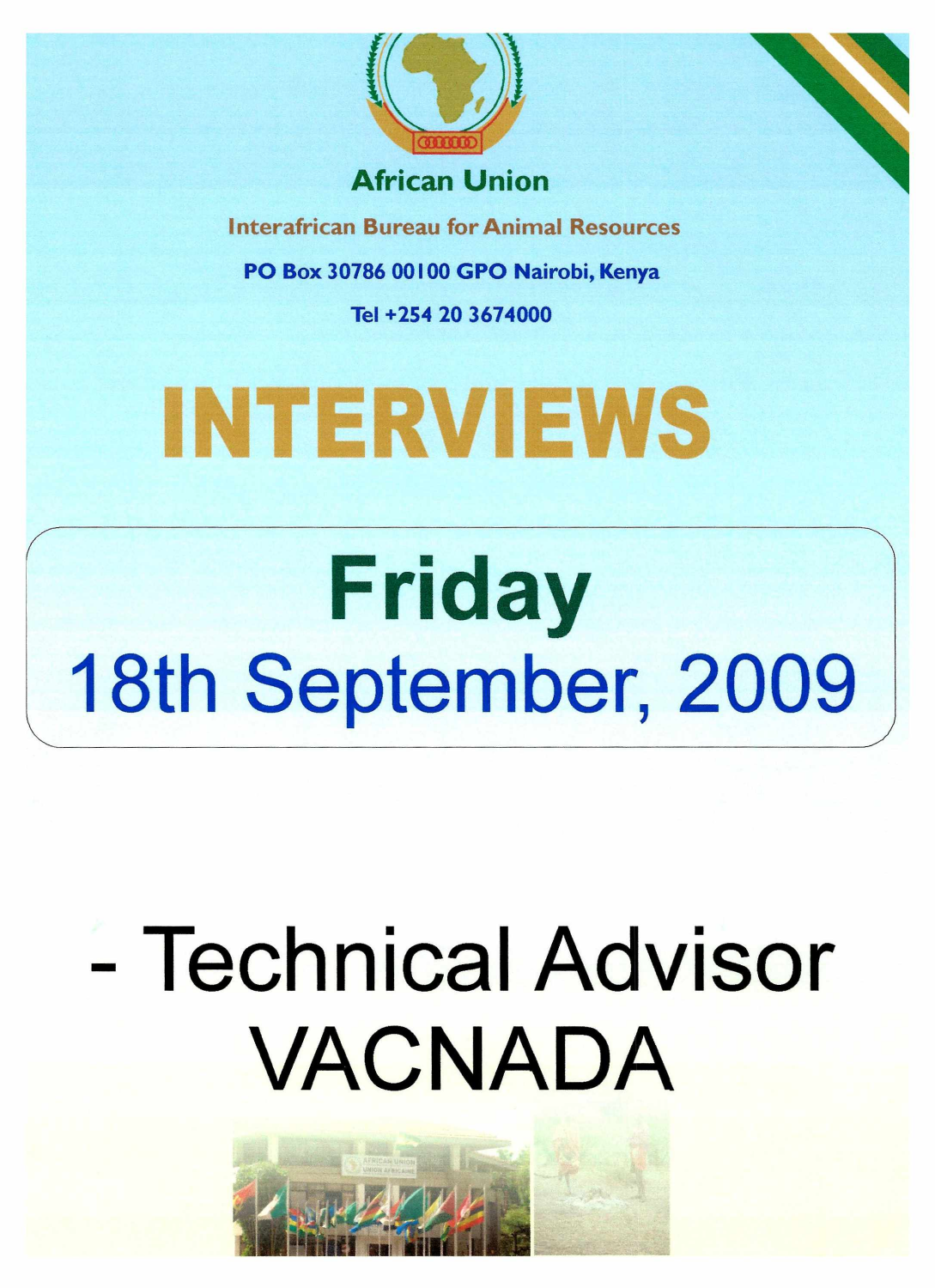# INTERVIEW SCHEDULE - 18TH SEPTEMBER 2009

#### TECHNICAL ADVISOR - VACNADA

| INO | <b>NAME</b>              | NATIONALITY AGE | <b>SEX</b> | EMAIL ADDRESS             | <b>PHONE NO.</b> | <b>TIME</b>                | <b>INTERVIEW MO.</b> |
|-----|--------------------------|-----------------|------------|---------------------------|------------------|----------------------------|----------------------|
|     | 8Dr. Bruce Mukanda       | Zambian         | 52 Male    | brucemukanda@yahoo.com    | 1260977800638    | $12.00$ p.m. - 13.00 p.m.  | Telephone            |
|     | 12 Dr. Leonard Maposa    | Zimbabwean      | 41 Male    | leomaposa@yahoo.co.uk     | 126311808967     | $14.00$ p.m. $-15.00$ p.m. | Telephone            |
|     | 11 Dr. Mamadou N. Racine | Malian          | 50 Male    | racine004@yahoo.fr        | 122320280347     | $15.00$ p.m. $-16.00$ p.m. | 'Telephone           |
|     | 22l Dr. Amadou Diaite    | Senegalese      | 55 Male    | lamadoudiaite@hotmail.com | 1221338322798    | $16.00$ p.m. $-17.00$ p.m. | Telephone            |

#### INTERVIEW PANEL:-

#### TECHNICAL ADVISOR - VACNADA

1 Dr. Ahmed EI-Sawalhy - Chair 2 Mr. Stanley Kenani 3 Dr. Nouala Simplice 4 Dr. Alban Bellinquez 5 Mr. Alex Saelaert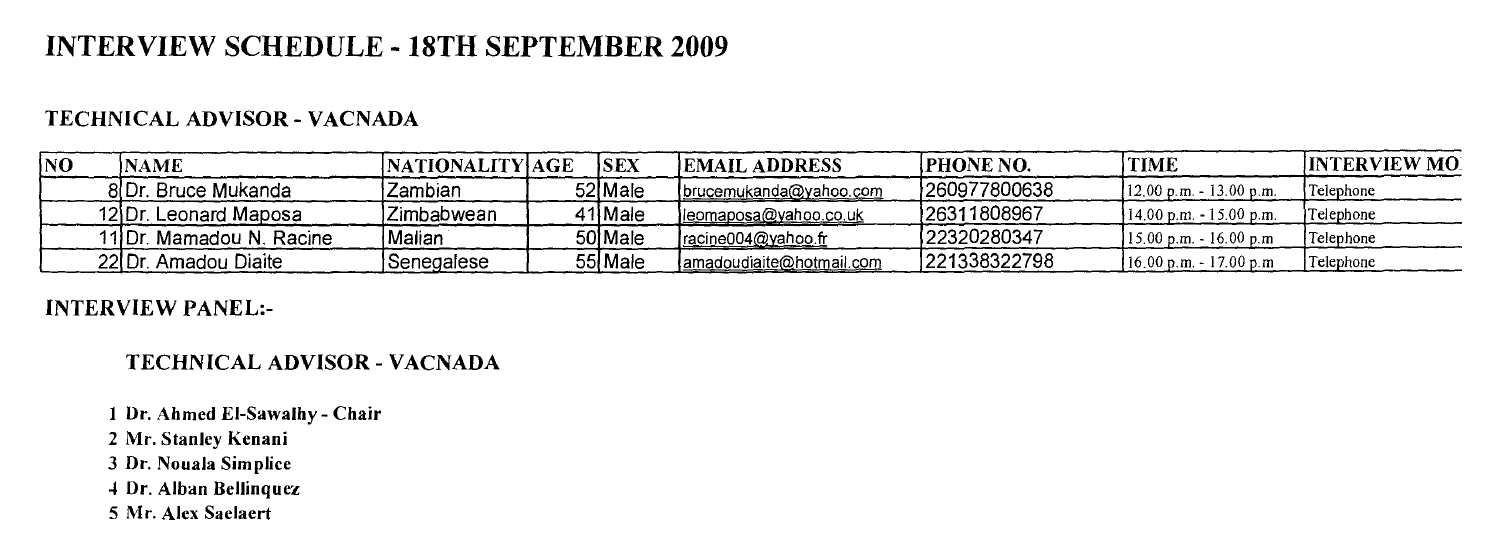

ومن المناسب المستخدمات المناسب المناسب المناسب المناسب المناسب.<br>وفي المناسب المناسب المناسب المناسب المناسب المناسب المناسب المناسب المناسب

The African Union's Interafrican Bureau for Animal Resources (AU/IBAR) is a specialized technical office reporting to the Department of Rural Economy and Agriculture of the AU Commission. The institution is mandated to support and coordinate the improvement of livestock as a resource for human wellbeing in the Member States of the African Union and contribute to economic development, particularly in rural areas. AU/IBAR approaches livestock development from three strategic angles: animal health, animal production & trade and marketing of animals and animal products.

Contract Officer VACNADA Post level: P2 Step 5 (USD 4,633.10 - 5,595.88 pm)

Technical Adviser VACNADA Post level: P3 Step 5 (USD 5,472.98 - 6,435.76 pm)

Team Leader LEISOM Post level: P3 Step 5 (USD 5,472.98 - 6,435.76 pm)

Technical Adviser LEISOM Post level: P3 Step 5 (USD 5,472.98 - 6,435.76 pm)

Feam Leader LIVESTOCK FOR LIVELIHOODS Post level: P3 Step 5 (USD 5,472.98 - 6,435.76 pm)

## How to apply

For more information on AU/IBAR and the above positions visit www.au-ibar.org/vac.html

Submit your CV including three references and a motivation letter to the Director at applications@au-ibar.org clearly indicating in the subject line which position you are applying for. Certified copies of relevant qualifications will be requested at later stage and only short-listed candidates will be contacted.

**IMPROVING HUMAN WELLSEING GEROUGH ENHANCED ANIMAL HEALTH, PRODUCTION, FRADE AND** MARKETING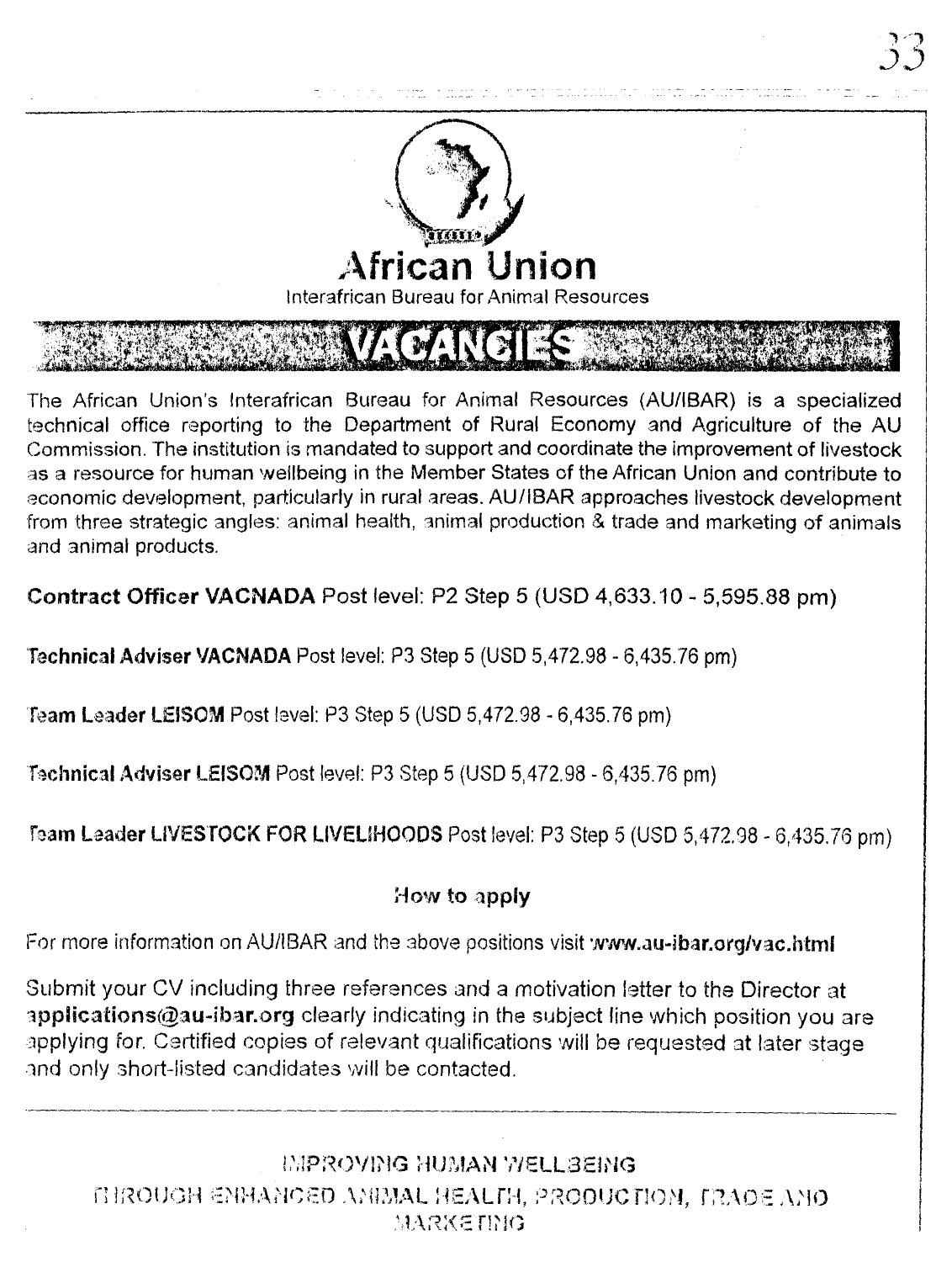

African Union interafrican Bureau for Animal Resources

# **AU/IBAR**

The African Union's Interafrican Bureau for Animal Resources (AU/IBAR) is a specialized technical office reporting to the Department of Rural Economy and Agriculture of the AU Commission. The institution is mandated to support and coordinate the improvement of livestock as a resource for human wellbeing in the Member States of the African Union and contribute to economic development, particularly in rural areas. AU/IBAR approaches livestock development from three strategic angles: animal health, animal production and trade

and marketing of animals and animal products.

#### **VAccines for the Control of Neglected Animal Diseases in Africa (VACNADA)**

The project aims at reducing consequences of the food crisis through improved Livestock health with regard to four neglected diseases, (RVF, CBPP PPR and Newcastle disease) by supplying the related vaccines, and strengthening the production capacity of African laboratories to produce quality vaccines that meet the needs of the continent.

# **Vacancy Announcement**

# **TECHNICAL ADVISER VACNADA**

AU/IBAR is seeking the services of a Project Technical Advisor to provide technical advice on the management of the activities under the VACNADA programme funded by the European Commission.

POST LEVEL: P3 Step 5 (USD 5,472.98-6,435.76 pm) IMMEDIATE SUPERVISOR: Team Leader VACNADA TYPE: Short term contract DEADLINE FOR APPLICATIONS: 7 August 2009 DATE OF ISSUANCE: 7 July 2009 DUTY STATION: Nairobi/Kenya

The initial appointment will be for 12 months including a 3 months probation period. Contract extension will be subject to performance and availability of funding.

#### **Major duties and responsibilities**

The incumbent provides general technical advice and assistance to the VACNADA Project Team Leader for the day to day management of the Project. He/She reports to the Project Team Leader, and to the head of IBAR's Animal Health Unit who is the Project's Coordinator.

- Assist the Project Team Leader to develop working procedures with the implementing partners (GALVmed, PANVAC and CIRAD), relevant veterinary authorities in Africa, and representatives of the private sector.
- Advise the Project Team Leader on matters relating to coordination and harmonisation of approaches of all activities undertaken by AU/IBAR and the implementing partners.
- Provide technical guidance for the effective use of the project's human, financial and technical resources
- Provide support and input in the execution of the project and on follow-up on activities implemented by partners
- Provide technical advice and back-stopping support to the VACNADA implementing partners and all other relevant stakeholders.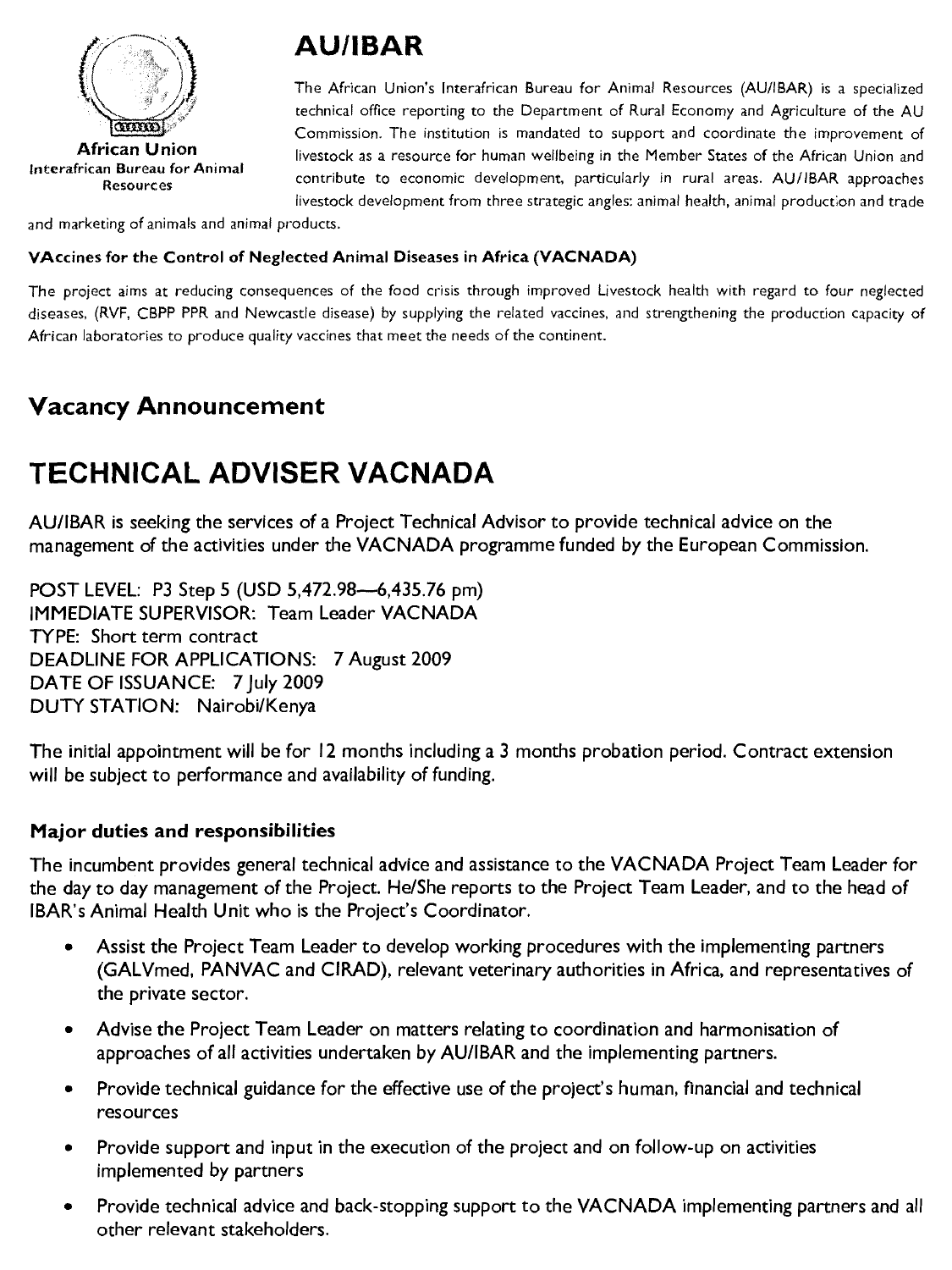- Provide guidance and assist VAC-NAVA implementing partners in participatory approaches for the development of project implementation plans and modalities for monitoring of implementation.
- Participate in regular coordination meetings with all implementing partners to assess progress of implementation, identify constraints and solutions to ensure attainment of project results and objectives.
- Advise the Project Team Leader on project amendments where necessary, to assure that project objectives can be met.
- Prepare reports according to agreed formats and standards and submit to IBAR, Project Team Leader for submission to Project Steering Committee and donors.
- Assist in organizing steering committee meetings and other technical and coordination meetings
- Perform any other duties as assigned by the supervisors.

#### **Qualifications**

Advanced university degree (Master's degree or equivalent) in animal health. A first level university degree with a relevant combination of academic qualifications and experience may be accepted in lieu of the advanced university degree. A PhD is an added advantage.

#### **Experience**

• Seven (7) years proven working experience in the livestock sector or in vaccine production. This experience should include a minimum of 3 years relevant experience in development projects at the international level

#### **Competencies**

- Professionalism Proven expertise in animal production science, policy formulation and advocacy related to animal production and sustainable development; demonstrated in-depth technical knowledge and proven analytical skills on issues related to animal production and sustainable development;
- Planning and organising Proven ability to plan and organise work within a project; ability to make timely decisions;
- Communication Effective written, oral and presentation skills, particularly ability to present information in a concise and accurate manner; ability to develop consensus among people with varying points of view.
- Teamwork: Excellent interpersonal skills and ability to operate effectively across organisational boundaries; ability to establish and maintain effective working relations with people of different national and cultural backgrounds with respect for diversity.
- Judgement/Decision-making Good judgement and initiative, imagination and resourcefulness, energy and tact, ability to ensure an effective work structure to maximise productivity and achieve Unit's goals.

#### **Language Requirement**

Proficiency in one of the African Union's working languages. Knowledge of other working languages would be an added advantage.

#### **Other Skills**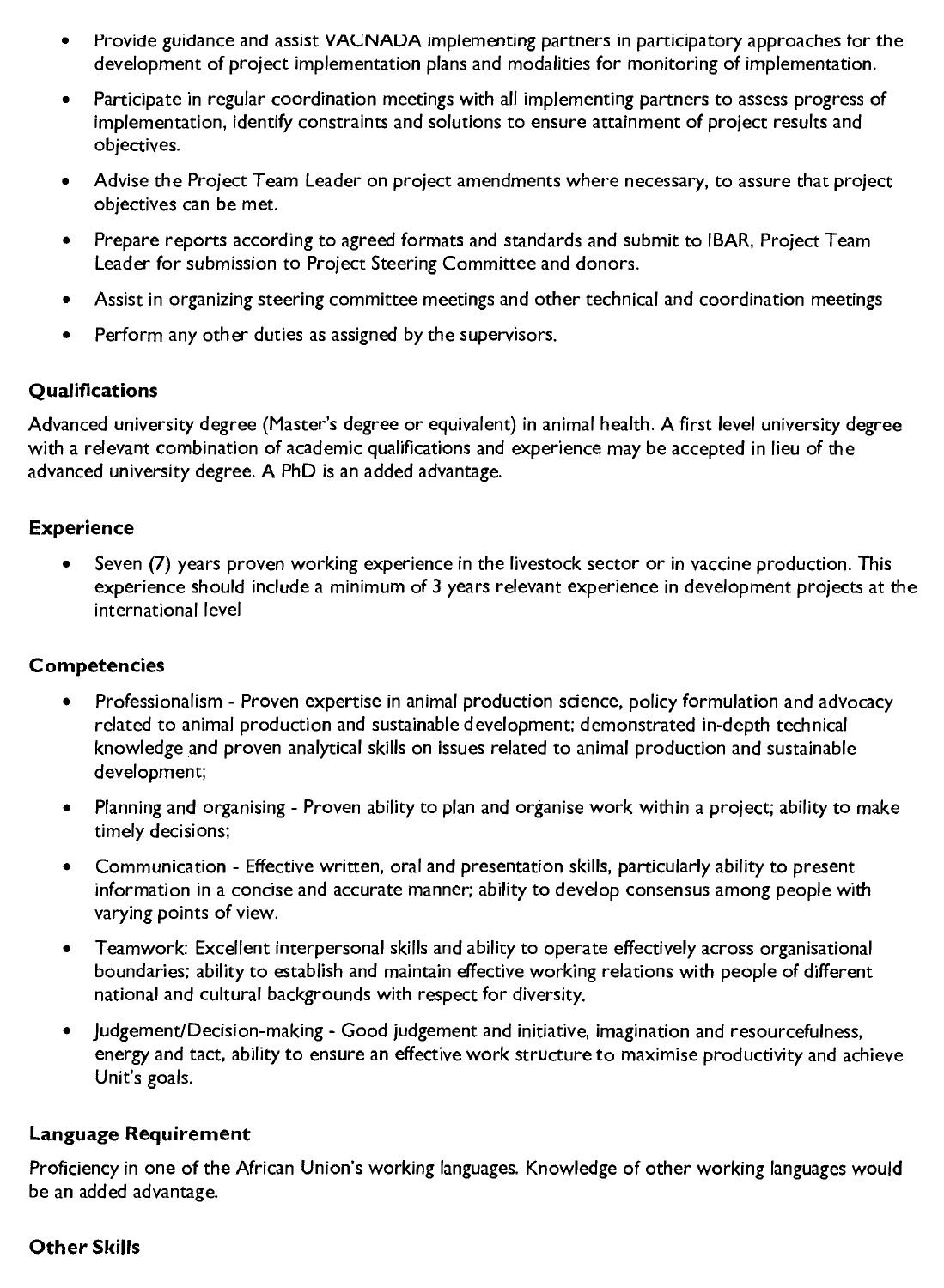- Well-developed computer skills including word processing, spreadsheet applications and use of the Internet are required.
- Record of relevant publications is highly desirable.

#### **How to apply**

Submit your CV including three references and a motivation letter to the Director at applications @auibar, org clearly indicating in the subject line the position you are applying for. Certified copies of relevant qualifications will be requested at later stage and only short-listed candidates will be notified.

For more information on AU/IBAR and the position visit www.au-ibar.org

AU/IBAR is an equal opportunity employer.

#### **IMPROVING HUMAN WELLBEING THROUGH ENHANCED ANIMAL HEALTH, PRODUCTION, TRADE AND MARKETING**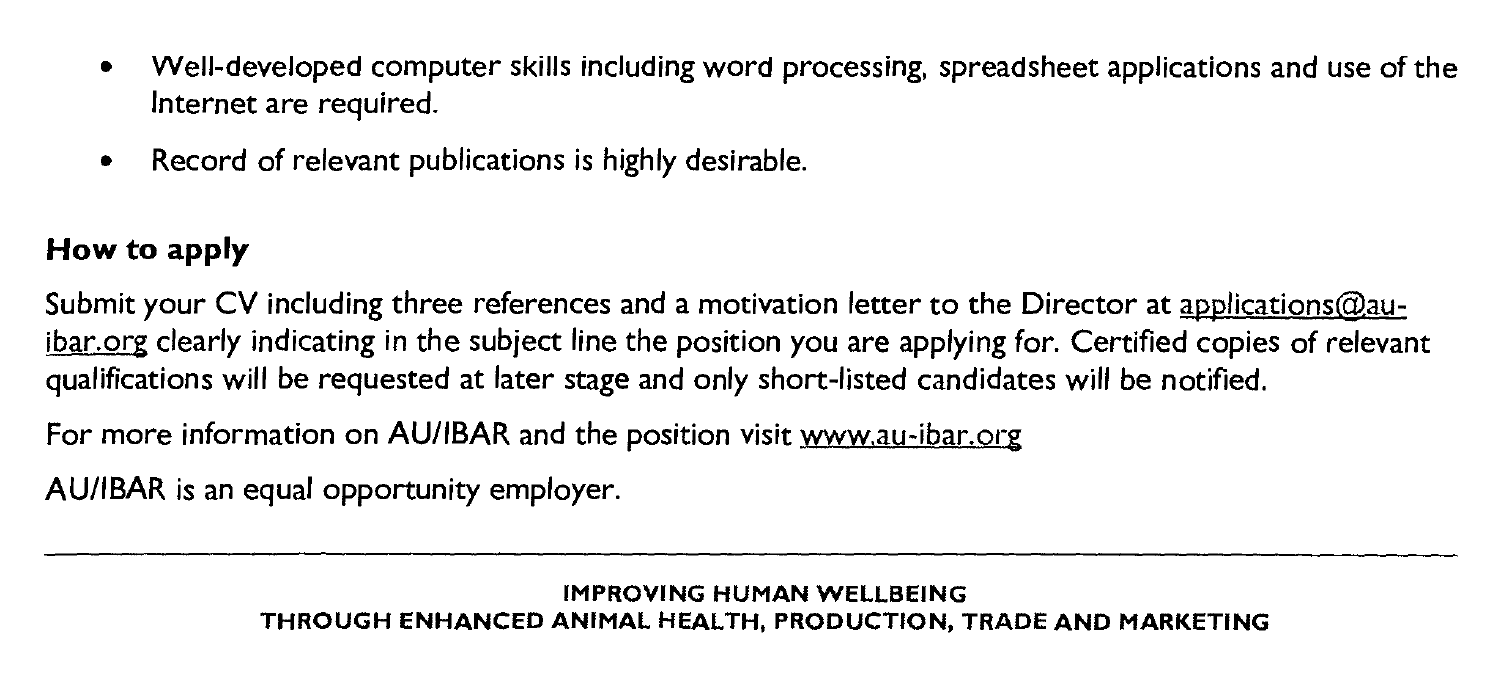# **TECHNICAL ADVISOR VACNADA**

# **8 DR. BRUCE MUKANDA**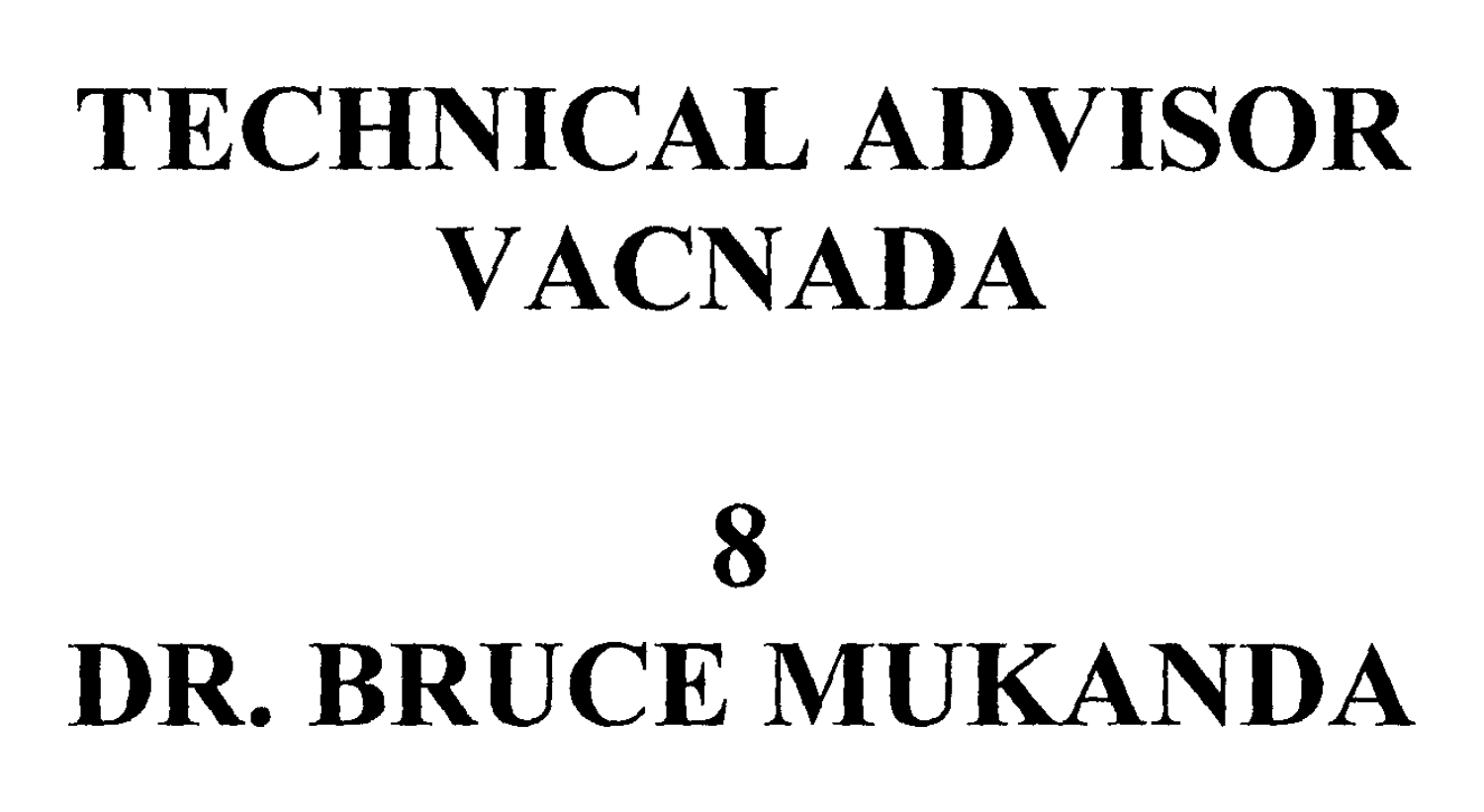Dr. Bruce Mukanda, C/o COMESA Secretariat, Ben Bella Road, P.O. Box 30051, Lusaka. **ZAMBIA** 

## **15th July 2009**

The Director, African Union-Interafrican Bureau for Animal Resources, Museum Hill, Westlands Road, P.O. Box 30786, GPO 00100 **Nairobi, Kenya,** 

Email: applications@au-ibar.org

Dear sir,

# **Re: APPLICATION FOR EMPLOYMENT: -THE POSITION OF TECHNICAL ADVISER-LEISOM**

I hereby submit my application, together with my CV in respect of the position of **Technical Adviser LEISOM.** 

I am a 51 years old Zambian, married with 3 children, currently working at the COMESA Secretariat as Sanitary and Phytosanitary (SPS) Expert under the Agricultural Marketing Promotion and Regional Integration Project (AMPRIP).

I hold a Doctor of Veterinary Medicine Degree from the Higher Institute of Agricultural and Animal Sciences of Bayamo, Cuba and a Masters degree in Development of Animal Health and Production Programmes from the University of Reading in the United Kingdom. In addition, I have a attended various training courses in Veterinary Epidemiology, Animal Health Economics, Sanitary and Phytosanitary matters, Trade negotiations and Information Systems.

My working experience spans over a period of over 20 years, having worked as a Field Veterinary Officer, Epidemiologist, an SPS Expert, a University Lecturer and a Resource Person in various national and international training fora and workshops. In these positions I have extensively dealt with issues of production and health, including disease control planning and administration, information managing information systems, quality control and assurance, animal production systems and livestock regulatory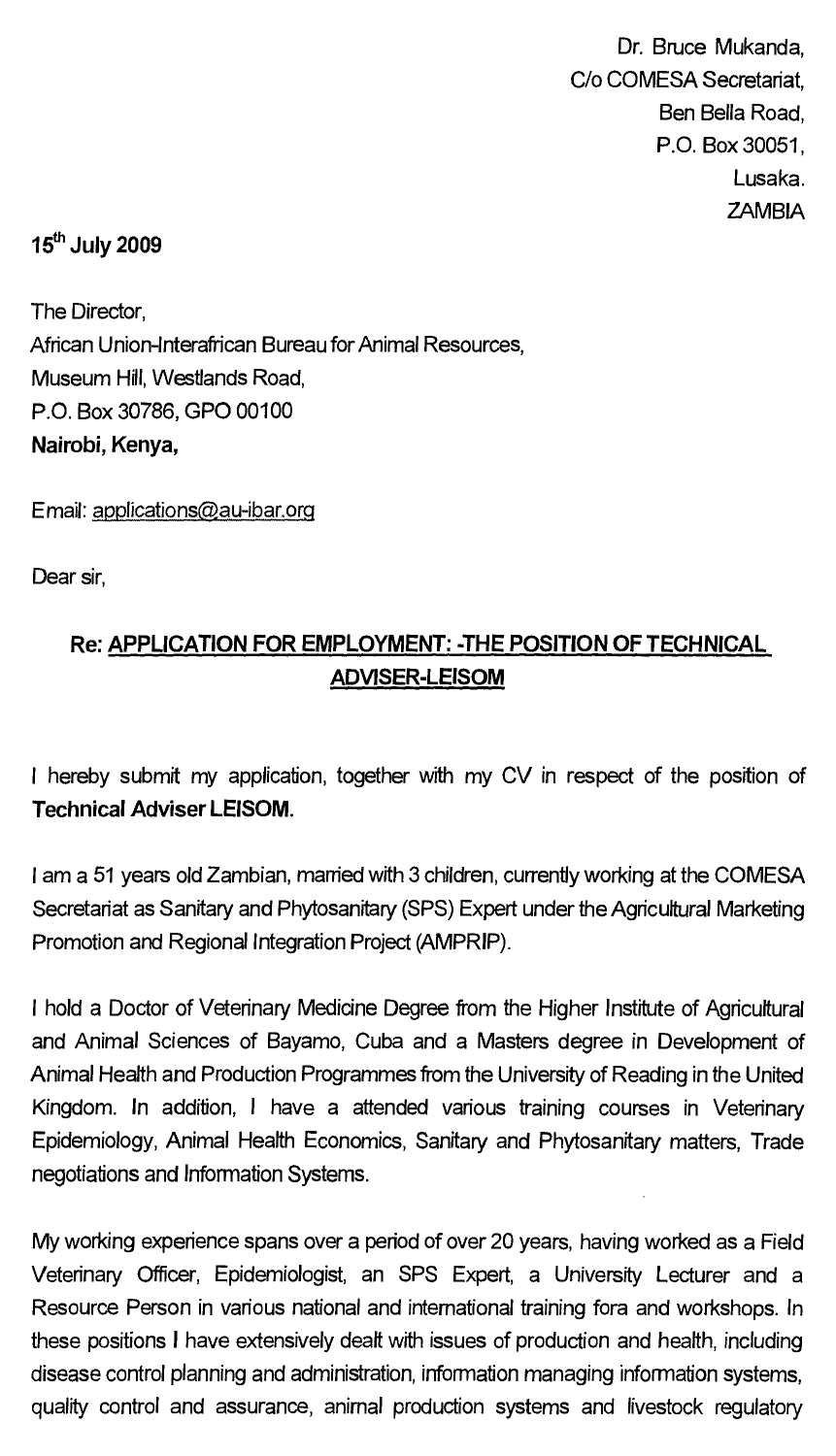matters. **I** have also extensively dealt with issues of trade, particularly sanitary and phytosanitary matters, not only in Zambia, but in the regional and global markets.

Working with COMESA has given a good insight into the livestock production systems in the Somali Eco-system (SES). **I** have also gain good knowledge of the various problems experience in the pastoralist areas and how to address them. At COMESA **I**  have been actively been involved in formulating a policy for pastoralist areas. **I** have interacted with some of the Government officials from Somali who have shared their views with me on various issues they face.

**I** have worked in various projects include the EU-supported Animal Disease Control project, the Belgium supported Animal Disease Control Project in the Eastern Province of Zambia, the Western Province Animal Disease Control Project supported by the Norwegian Government and AMPRIP at COMESA supported by the African Development Bank, where I have over the years enhanced my project management abilities. I have effective written and oral presentation skills as evidenced by the various successful presentations **I** have made in various local and international fora. Working in project settings has given me good experience of working in teams and has significantly made me a team player. Evidenced by the success **I** have scored in various areas and the various programmes **I** have initiated, such as the Livestock Data Management System in Zambia, the Various SPS programmes including the Green Pass concept at COMESA, **I** have good judgment and decision making abilities.

**I,** therefore, have a strong conviction that **I** will ably serve in the position of Technical Adviser LEISOM because **I** have the technical expertise, managerial abilities backed by excellent interpersonal relationships, and the drive to get Africa to its appropriate share of global agricultural production and marketing..

Yours sincerely,

**Dr. Bruce Mukanda**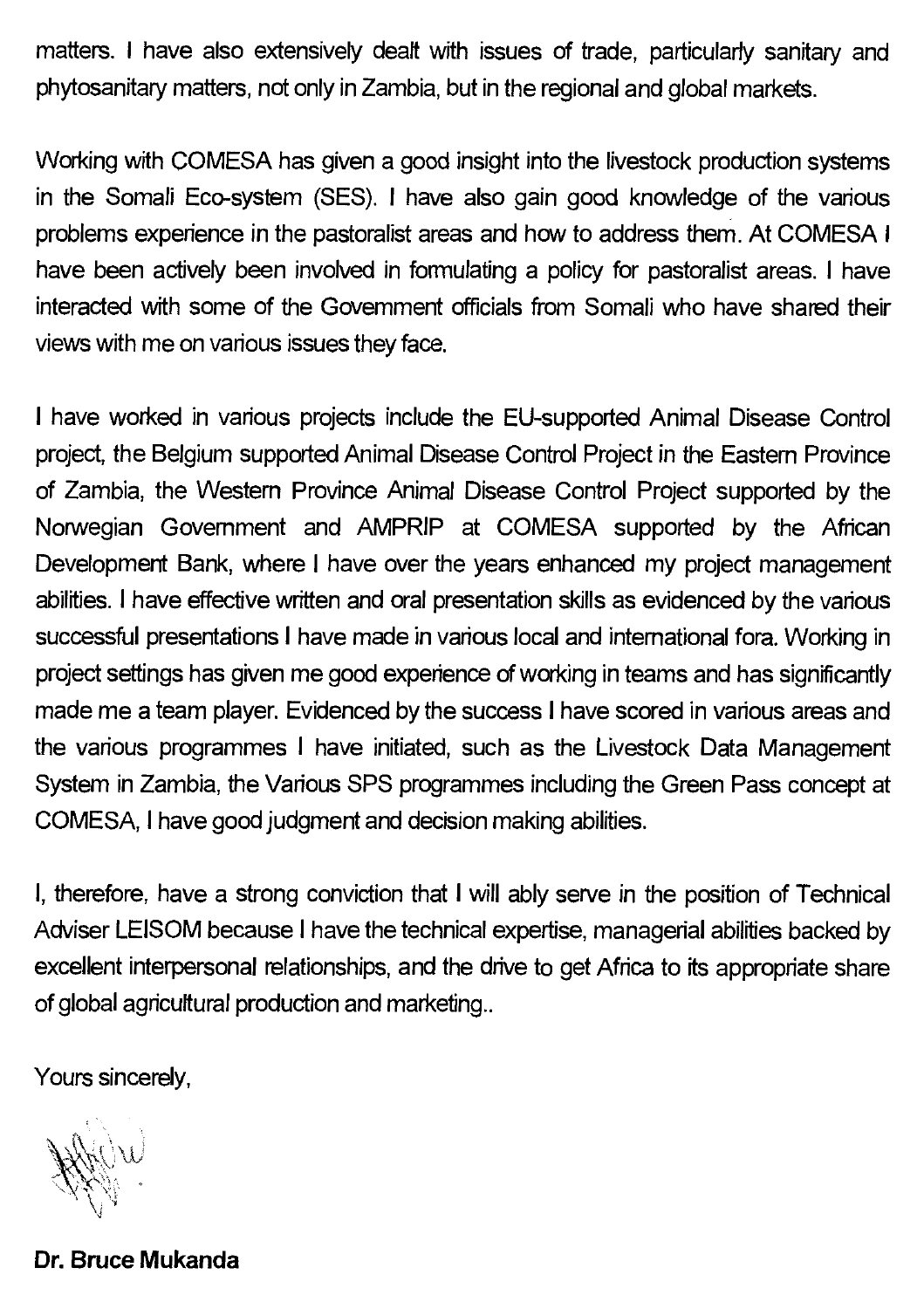

# **CURRICULUM VITAE: DR. BRUCE MUKANDA**

# **I. SUMMARY**

- **1. Full Name:** Dr. Bruce Mukanda
- **2. NRC No:** 141143/71/1
- **3. Passport No:** ZJ 77833
- **4. Sex:** Male
- **5. Smoking Status:** Non smoker
- **6. Date of Birth: 27<sup>th</sup> December, 1957**
- **7. Citizenship at Birth:** Zambian
- **8. Current Citizenship:** Zambian
- **9. Marital Status:** Married
- **10. Number of Children:** Three (Kutemba [13 yrs female], Kaumba [11 yrs male] and Kamba [7 year female])
- **11. Other Dependants: 1**
- **12. Present Place:** Lusaka, Zambia
- **13. Address:** Dr. Bruce Mukanda, COMESA Secretariat, P.O. Box 30051, Lusaka. Tel: 260 97 7800638, 260 211 252199, Email: bmukanda@comesa.int/brucemukanda

pyahoo.com

- **14. Key Qualification:** Doctor in Veterinary Medicine, Master of Science in Development of Animal Production
	- and Health Programmes

#### **15. Specialisation:**

- a) Veterinary Epidemiology, Economics, Jurisprudence, Information Systems and Risk Analysis
- b) Sanitary and Phytosanitary Expert

#### **16. Language Proficiency:**

**International:** English (Excellent), Spanish (Very Good), French (Basic) **Local:** Luvale (Mother Tongue), Nyanja (Very Good), Bemba (Good), Tonga (Moderate) and Lozi (Moderate)

#### **17. Current Employer:** Common Market for Eastern and Southern Africa (COMESA), Lusaka, Zambia

**18. Current Job:** Sanitary and Phytosanitary Expert.

## **IL EXPERIENCE**

#### **a) Full-Time Employment**

## **1. Sanitary and Phytosanitary (SPS) Expert (COMESA Secretariat)**

Responsible for implementing the SPS Component of the Agricultural Marketing Promotion and Regional Integration Project (AMPRIP). In this role, I have also been involved in implementing capacity building programmes such as enhancement of laboratory capacity, training of SPS experts in the region, coordinating SPS activities and advising the Secretariat on SPS matters. I have spearheaded the drafting the COMESA SPS Legal Framework, which includes an SPS certification initiative called the COMESA Green Pass, which is about to be adopted. I have also been involved in monitoring trends in agricultural production and markets, including those related to livestock, in general in the region and, in particular, the effect of SPS measures on such trends.

I have been part of the Economic Partnership Agreement (EPA) Technical team for the negotiations with the European Union (EU). In this role I was involved in researching, drafting and negotiating the texts for Agriculture and SPS for the main Draft agreement.

As COMESA SPS Expert, I have represented the organization in various international fora not only related to SPS matters but also to agriculture in general.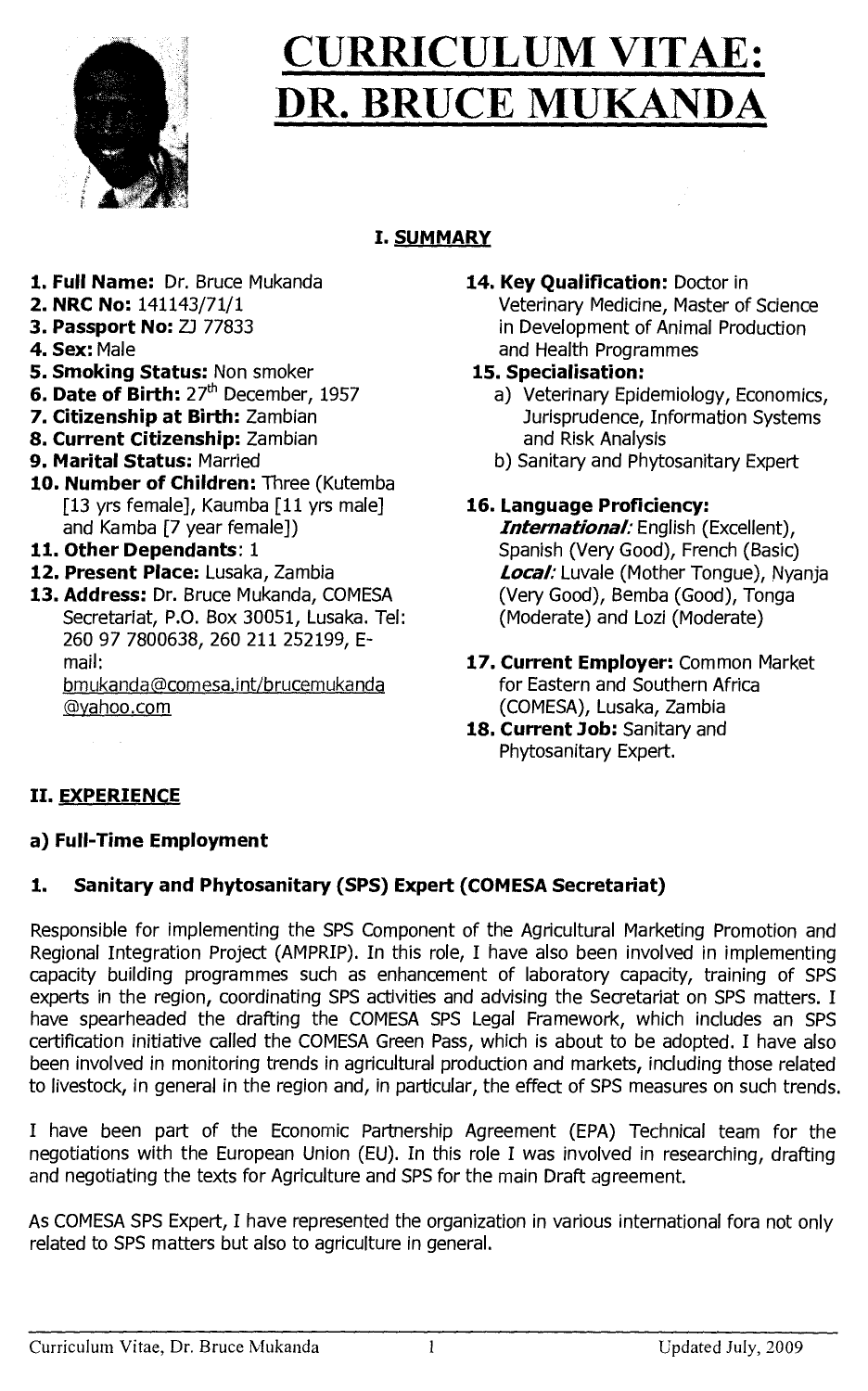**2. Principal Veterinary Officer** (Head, National Livestock Epidemiology and Information Centre [NALEIC]), Ministry of Agriculture and Cooperatives (MACO), P. 0. Box 50197, Lusaka, Zambia, 1996 to Date

I serve as Head, National Livestock Epidemiology and Information Centre, with direct and overall responsibility for disease and production monitoring, information dissemination and control and regulation. Specific duties induded supervision and execution of livestock production and disease monitoring and data collection programmes, livestock production and disease data analysis, and livestock production and disease information dissemination programmes, including production of scientific publications, reports, media programmes and extension materials. I also supervised and executed legislative and regulatory compliance monitoring programmes (including prosecution and legal advice), legislative review processes (including recommendation of legal reforms), parliamentary liaison programmes (including preparation of parliamentary memoranda and parliamentary briefs), and sanitary and phyto-sanitary measures, including inspection and treatment of consignments, risk analysis, approval and certification of export and import consignments and international liaison.

#### **3. Senior Veterinary Officer (Epidemiology),** MACO, 1992 to 1996

I executed livestock production and disease monitoring and data collection programmes, livestock production and disease data analysis, livestock production and disease information dissemination programmes, including production of scientific publications, reports, media programmes, extension materials, etc, and legislative and regulatory compliance monitoring programmes, including prosecution and legal advice. Other duties carried out entailed executing the legislative review processes, including recommendation of legal reforms, parliamentary liaison programmes, including preparation of parliamentary memoranda and parliamentary responses, and sanitary and phyto-sanitary measures, including inspection and treatment of consignments, risk analysis, approval and certification of export and import consignments and international liaison.

#### **4. Provincial Veterinary Officer** (Eastern Province), MACO, 1988 to 1992

I supervised animal disease surveillance and control programmes in the Eastern Province of Zambia, designed and executed measures for countering outbreaks of animal diseases in the province, supervised the general administration of disease control programmes in the province, including personnel and financial matters, represented the Department of Veterinary Services in the provincial government and political administration when necessary.

#### **b) Consultancy, Contract Work and Projects Undertaken**

- 1. Creation and update of Damasyl, an integrated livestock information database which provides for data entry, retrieval and comprehensive analysis, including production of maps, of livestock disease occurrence, disease control, livestock movements, slaughters, meat inspection and livestock populations, used by the veterinary service in Zambia from1996 to date.
- **2. Mission to Cuba** to Install TADInfo software, train epidemiologists on its use and exchange ideas on disease control and disease information management,  $12<sup>th</sup>$  February to 23<sup>rd</sup> February, 2002.Contracted by the FAO.
- 3. Contractor: African Development Bank Group, 2<sup>nd</sup> June to 11<sup>th</sup> July, 2003, Lusaka, Cairo, Tunis: **Zoo and Phytosanitary Consultant for the Preparation Mission** of the COMESA Agricultural Marketing Promotion and Institutional Strengthening Project.

Travelled to Egypt and Tunisia to assist in preparing the COMESA/ADF Agricultural Marketing Promotion and Institutional Strengthening Project. Working closely with the Ministries of Agriculture (veterinary services and Phytosanitary), Ministries of Health (laboratories), private agricultural entrepreneurs, NGOs and relevant international organizations in COMESA member states, took a lead role in the design of all aspects of the project that relate to promoting safe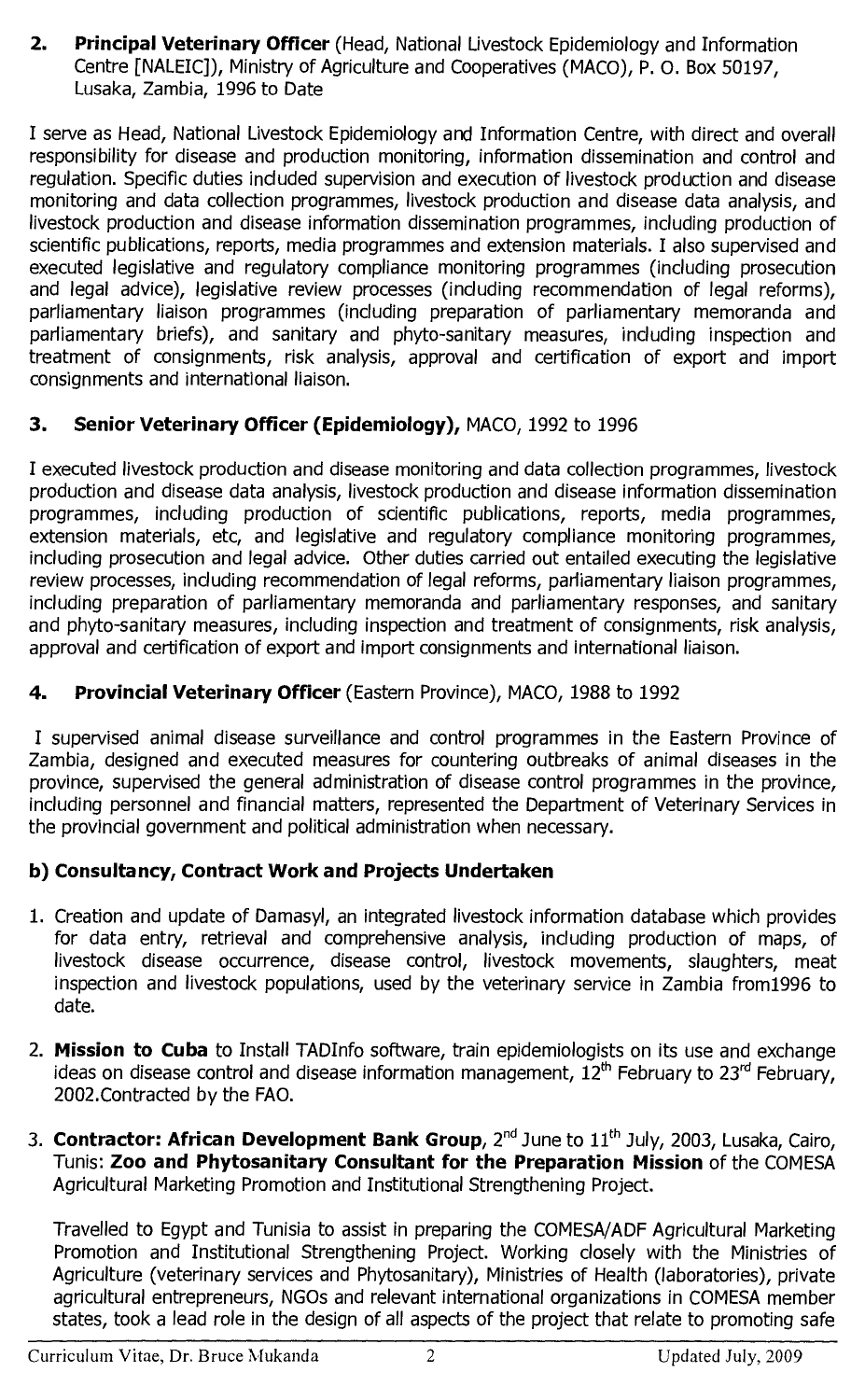plant/animal health so as to enhance intra and inter COMESA trade in agricultural and food items. Surveyed and assessed the existing phytosanitary and zoosanitary systems, regulations and practices in COMESA member states, devised strategies and guidelines that relate to i) Phytosanitary/zoosanitary control of plants/animals in cross-border trade (import, export, reexport); ii) Phytosanitary/zoosanitary control of plants/animals in domestic trade; and iii) Control of the production and cultivation of seeds and planting material prior to sale. Designed ways and means of strengthening the Phytosanitary/Zoosanitary Inspection Services in COMESA member states, as well as identified collaborative and information exchange mechanisms with other institutions working in the field of plant/animal protection (administrative duties, legislation, training, research projects, health and expert supervision of the production of seeds and planting material, determination of harmful organisms, consulting, etc.) in order to address *Biosecurity* issues at regional and sub-regional levels. Also proposed ideas to improve intra-COMESA coordination for enforcing sanitary, phytosanitary and zoosanitary measures in order to better protect human, animal and plant life and health without creating unnecessary technical barriers to trade. Drafted sections of the project preparation report.

**4. Contractor: African Development Bank Group, 25<sup>th</sup> August to 10<sup>th</sup> October, 2003, Lusaka,** Nairobi, Tunis: **Zoo and Pyhtosanitary Consultant for the Appraisal Mission** of the COMESA Agricultural Marketing Promotion and Institutional Strengthening Project.

Traveled to Kenya and Tunisia to appraise the COMESA/ADF Agricultural Marketing Promotion and Institutional Strengthening Project. Examined the project preparation report and finalized the project scope as it relates to all Sanitary and Phyto-Sanitary aspects, reviewed and refined all background information on SPS issues presented in the preparation report, surveyed and verified the legal and policy framework for promoting the harmonization and improvement of SPS in COMESA, and re-examined the project's institutional arrangements as they relate to SPS matters and made improvements where necessary. Also validated the findings of the preparation mission with regard to the project's impacts and benefits vis a vis SPS and made improvements, as appropriate, formulated strategies to enhance the sustainability of the project after its investment phase as regards SPS, assessed useful SPS-related lessons learned from the implementation of similar projects in and out of the region and prepared an inventory of these lessons. Analyzed the project's risks as they pertain to SPS and devised appropriate mitigation measures. Drafted sections of the appraisal report.

**5. Technical Advisor and Chief** Monitor-Western Province Animal Disease Control Project, 2003 to 2004

In this position I save as an advisor to the Project Manager for the above mentioned Project. I was responsible for organizing and managing the data and information system of the project. I was also responsible for the technical analysis and production of reports. The responsibility entailed me frequently visiting the project area and interacting with the operatives in the field. The project itself involved controlling of CBPP in the Western Province of Zambia by using blanket vaccination and strategic testing. It was managed by the Livestock development Trust on behalf of the Zambian Government.

#### **c) Part-Time Assignments**

1. **Lecturer** in Veterinary Economics, University of Zambia School of Veterinary Medicine, June 2002 to October 2004.

I Prepared lectures, lecture materials and practical exercises for University courses in Veterinary Epidemiology and Economics and taught courses to University students, prepared and executed practical exercises for courses in Veterinary Epidemiology and Economics, and examined and graded students on courses taught. Also participated in the Board of Studies of the School of Veterinary Medicine and in other planning fora.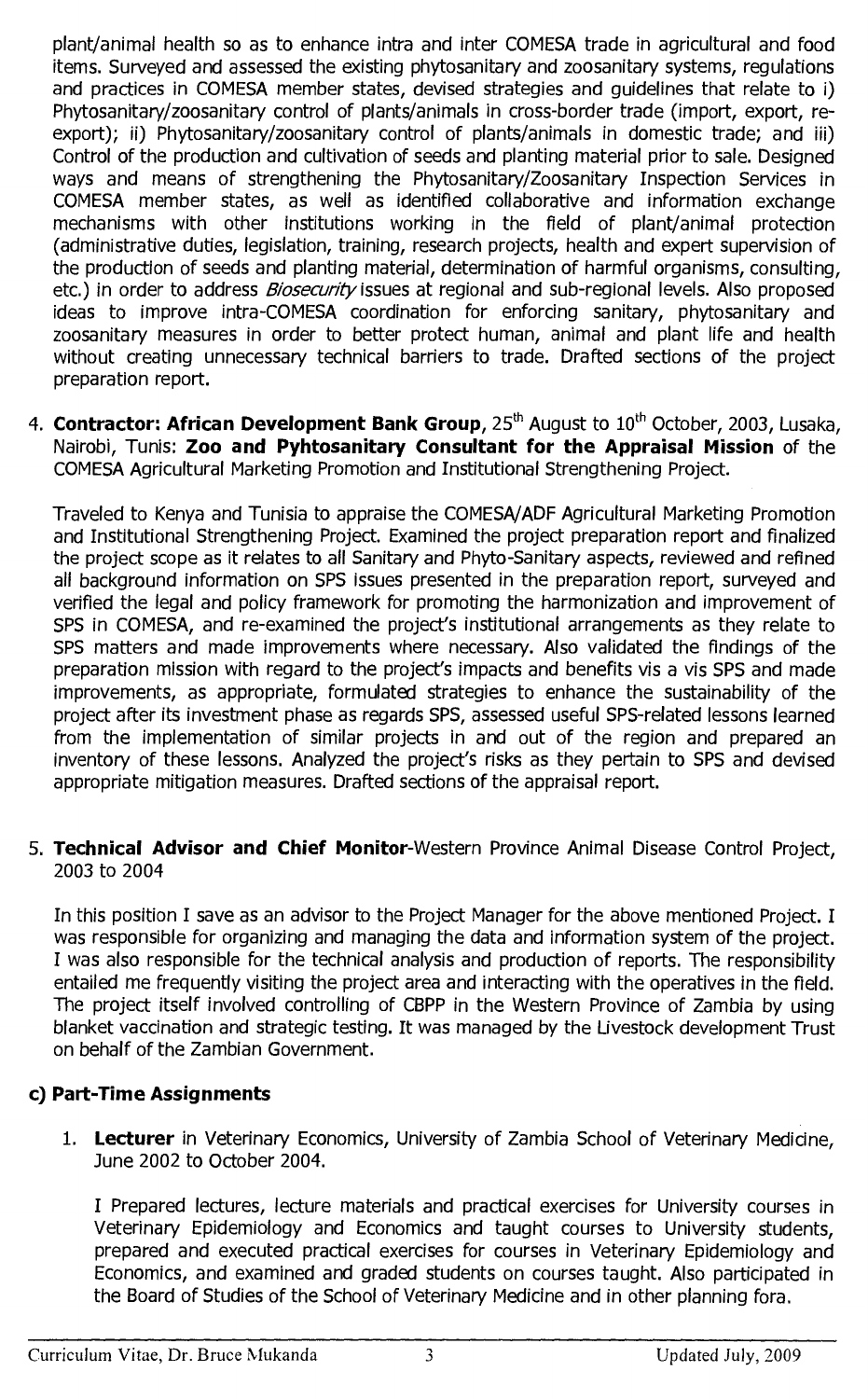**2. Resource Person:** Third Country Training Programmes organised for SADC member states by the University of Zambia in conjunction with other universities in the SADC region and the Japanese International Cooperation Agency (JICA) from 1999 to 2003.

Duties included the preparation and administration of lectures and practical exercises in variuos topics, including Socio-economic Importance of Zoonotic Diseases, Use of Computers in the Control of Zoonoses, Socio-economic Importance of Trans-boundary Animal Diseases, Principles of Risk Analysis for Trans-boundary Animal Diseases, Use of Computers in the Management and Control of Trans-boundary Animal Diseases, Socioeconomic Importance of Poultry Diseases, Use of Computers in the Management and Control of Poultry Diseases, and Use of Computers in the Management and Control of Wildlife and Wildlife Diseases.

- **3. Resource Person:** Training for SPS Experts in the COMESA Region. Spearheaded the training of SPS Experts in the Region on all matters related to SPS.
- **4. Chairperson:** The National SPS Committee in Zambia, 2002 to 2004
- **5. Chairperson:** Steering Committee of the Inter-African Phytosanitary Council (AU-IAPSC), 2006 to 2008

#### **III. KEY QUALIFICATIONS**

#### **a) Long-term Education**

- **1. MSc. in Development of Animal Health and Production Programmes,** University of Reading, United Kingdom, 1991 to 1992.
- **2. Doctor of Veterinary Medicine,** Higher Institute of Agricultural and Animal Sciences of Bayamo, Cuba, 1983 to 1988.
- **3. Cambridge School Certificate and General Certificate of Education,** Hillcrest Secondary Technical School, Livingstone, Zambia 1974 to 1978.
- **4. Grade VII Certificate,** Chinika Primary School, Lusaka, Zambia, 1967 to 1973.

#### **b) Short-term Courses**

- 1. Certificate in **Veterinary Epidemiology and Economics in Livestock Development,**  University of Reading,  $7^{\text{th}}$  October, 1991 to 13<sup>th</sup> December, 1991.
- 2. Certificate in **The Use of Computers in Veterinary and Livestock Services,**  University of Reading,  $13<sup>th</sup>$  January, 1992 to  $14<sup>th</sup>$  February, 1992.
- 3. Certificate in **The Collection, Analysis and Use of Livestock Production and Health Information, University of Reading, 17<sup>th</sup> February, 1992 to 20<sup>th</sup> March, 1992.**
- 4. Certificate in **Systems Simulation in Animal Health and Production,** University of Reading, 27<sup>th</sup> April, 1991 to 29<sup>th</sup> May, 1991.
- 5. Certificate of Attendance, **Animal Health Economics-Principles and Applications,**  Wageningen Agricultural University, Nairobi, Kenya, 8<sup>th</sup> To 13<sup>th</sup> August, 1994.
- 6. Certificate of Attendance, **Induction Training Programme for SADC Organs,**  Mananga Management Centre, Gaborone, Botswana, 21<sup>st</sup> October To 1<sup>st</sup> November, 1996.
- 7. Course in **Epidemiology, Data Handling and Changing Roles of State Veterinarians,** AU/IBAR Regional Centre for Ticks and Tick-borne Diseases, Lilongwe, Malawi,  $8^{th}$  February, 1999 to 21<sup>st</sup> March, 1999.
- 8. Certificate of Participation, Training Workshop on **Uruguay Round Follow-up and Multilateral Trade Negotiations on Agriculture,** Lusaka, Zambia, 8-12 January, 2001
- 9. Certificate of Participation, FAO-EMPRES/SADC **Epidemiology** Training Workshop, Pretoria, South Africa, 26-30 March, 2001.
- 10. Certificate of Participation, USDA/USAID **Sanitary-Phytosanitary Risk Assessment**  Seminar for Southern African Development Community countries, Cape Town, South Africa, 27-31 August, 2001.
- 11. Certificate of Completion, FAO-EMPRES/SADC Epidemiology Training Workshop on **Emergency Preparedness, Arusha, Tanzania, 5<sup>th</sup> to 9<sup>th</sup> November, 2001.**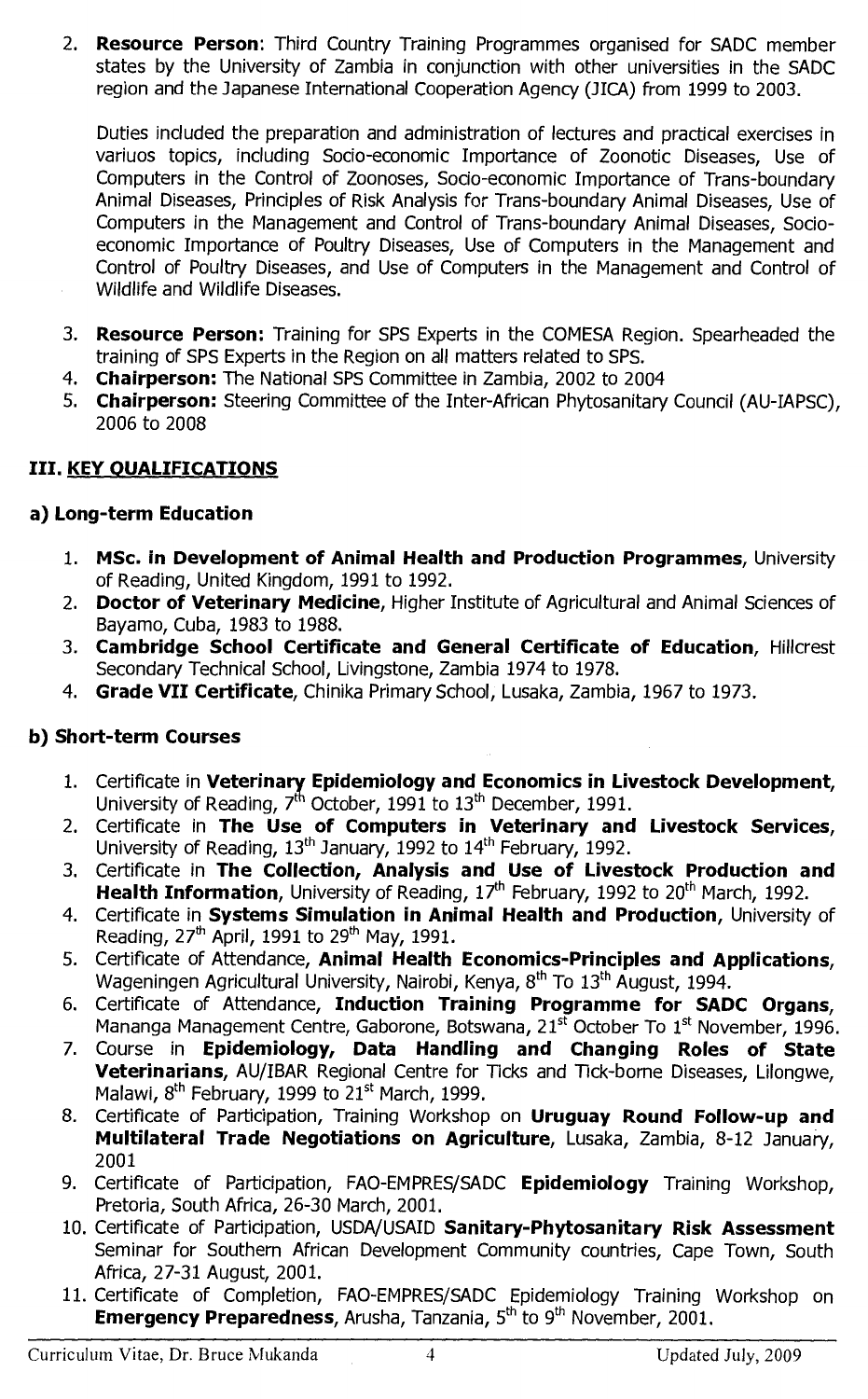- 12. Certificate of completion, AMTA **Project Management Course,** Livingstone, Zambia,  $21<sup>st</sup>$  to 31 $<sup>st</sup>$  August 2006.</sup>
- 13. 1<sup>st</sup> COMESA Livestock Pastoralism and Policy Training, 20 to 28 September 2008, Garisa, Kenya
- 14. Certificate, Eu-Directorate General for Health and Consumer, **EU Legislation on Bovine Spongiform Encephalopathy (BSE),** Gauteng, South Africa, 25<sup>th</sup> to 27<sup>th</sup> November 2008.
- 15. 3<sup>rd</sup> COMESA Livestock Pastoralism and Policy Training, 8 to 12 June 2009, Nairobi, Kenya
- 16. Certificate, **Training of Trainers Workshop** on Improving the Efficiency of Participation of African Nations in the Activities of the WTO SPS Committee and International Standards Setting Organisations.

#### **IV. COMPUTER SKILLS**

Proficient in the use of the following computer tools:

- **i) Advanced Microsoft Word** and **advanced Wordperfect**
- **ii) Advanced Microsoft Excel** including formula design, statistical analysis, financial and economic analysis, logical functions, macro design, file sharing, etc.
- **iii) Microsoft Access** (Including, basic database design and programming, user application design and programming, macro and modular programming including formulas, data exchange facilities, etc
- **iv) SuperCalc and Lotus 123** including formula design, statistical analysis, financial and economic analysis, logical functions, macro design, file sharing, etc.
- **v) Programming** with Quick Basic, Access Basic and SQL, Visual Basic and Avenue
- **vi) GIS** database design and programming of electronic cartographic information including Arcview GIS and Avenue Programming, Atlas GIS and Mapinfo
- **vii) Microsoft Powerpoint** including design and preparation of animated slides, video shows, linked presentations, etc
- **viii) Microsoft Publisher** including design and preparation of placards, business cards, greetings cards, mail merge, etc
- **ix) Stata** (Statistical Package, including descriptive statistics and inferential statistics such analysis of variance, correlation analysis, p-test, chi-squared, significance testing, etc
- **x) TexaSoft Winks** (Statistical Package, including descriptive statistics, graphs and charts, non parametrics comparisons, crosstab, frequencies, chi-squared, simulations, etc.)
- **xi) TADInfo** (an FAO database for livestock data and information storage and analysis)
- **xii) Panacea** (A PanLivestock database for livestock data and information storage and analysis, which includes statistical analysis)
- **xiii) Internet** (Use of browsers such as Internet Explore and Mozilla Firefox)

#### **V. PUBLICATIONS**

- 1. The Dynamics of Seric Proteins in Ewes With Newly-born Siblings, Thesis For the Degree of Doctor of Veterinary Medicine, Bayamo, 1988.
- 2. Review of the Zambian Animal Disease Information System, Dissertation Submitted for the Degree of Master of Science in The Development of Animal Health and Production Programmes, University of Reading, 1992.
- 3. The Two Central Issues in Livestock Production, (A synopsis of the hypothesis of a Private study still in progress).
- 4. Risk Analysis and its Application in Food Safety and Trade-Some considerations for the developing nation (co-authored with others and still in progress)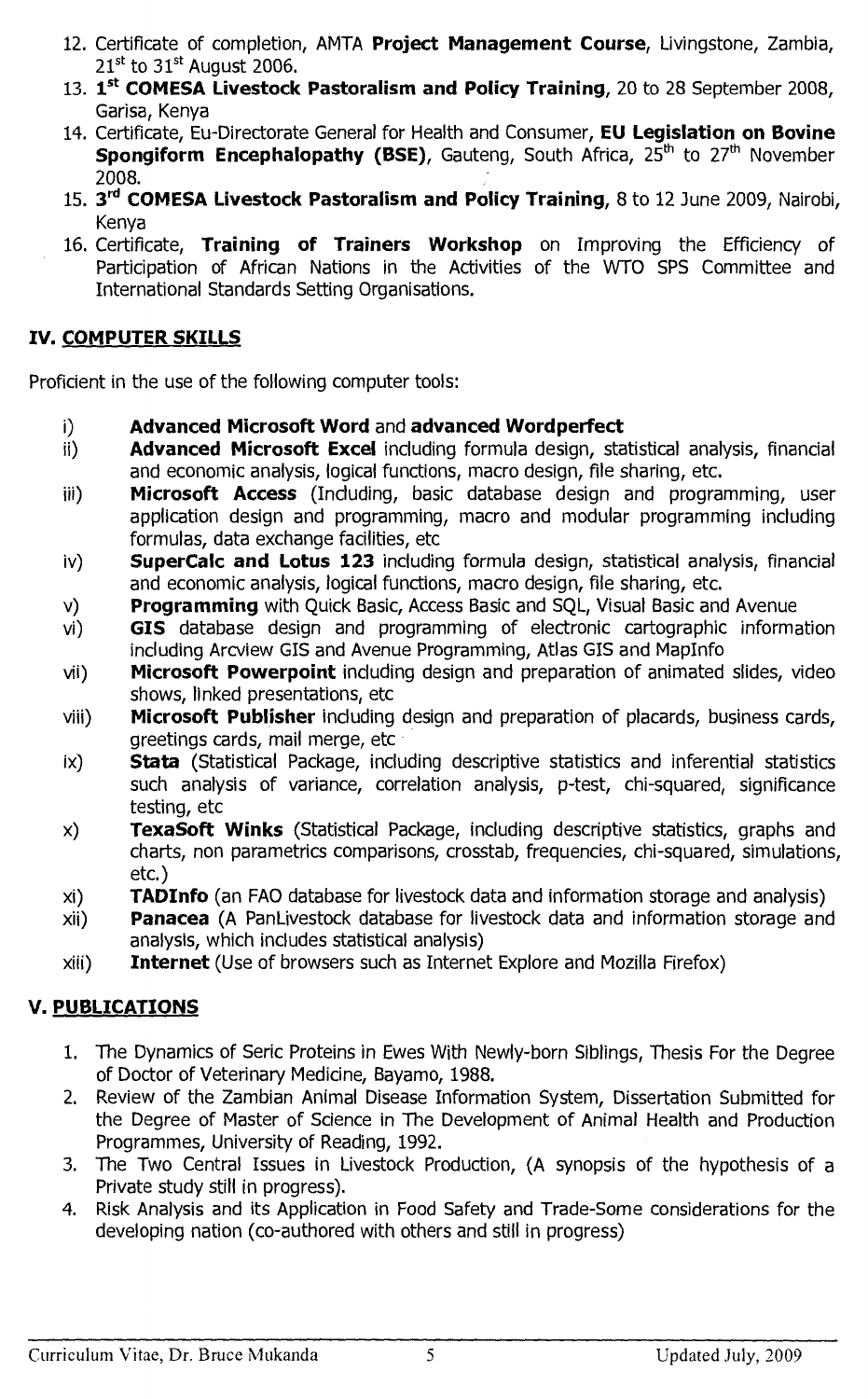#### **VI. STRENGTHS**

My strengths are based on the ability to learn quickly, the ability to be innovative, managerial skills, and the ability to work in teams. These are founded on a strong professional background and experience in working in different environments and with a diversity of personalities.

#### **VII. SOCIAL RESPONSIBILITIES**

- **1. Church Elder,** Bread of Life Church International, Lusaka, Zambia
- **2. Chairperson,** Couples and Marriages Fellowship, Bread of Life Church International, Lusaka, Zambia.
- **3. Chairperson,** Trinidad Court Residents Association, Lusaka, Zambia.
- **4. Member** of the Gideons International Association.

#### **VIII. PROFESSIONAL BODIES**

1. Member of the Veterinary Association of Zambia (Secretary from 1993 to 2000)

#### **IX. HOBIES**

- 1. Reading Research papers
- 2. Chess
- 3. Volleyball
- 4. Social work
- 5. Soccer

#### **X. REFEREES**

- 1. Dr. M. Imakando, Zambia Institute of Policy Analysis and Research, P.O. Box 50062, Lusaka, Tel: +260-211-252559/252566, Mob: +260-97-7777066, E-mail: imak@zamnet.zm; zipar@zamnet.zm
- 2. Dr. A. Mweene, Dean of the School of Veterinary Medicine, University of Zambia, P.O. Box 32379, Lusaka.
- 3. Prof. K. Samui, Associate Professor, School of Veterinary Medicine, University of Zambia, P.O. Box 32379, Lusaka.
- 4. Director, Veterinary Epidemiology and Economics Research Unit (VEERU), University of Reading, Department of Agriculture, Early Gate, P.O. Box 263, Reading RG6 6AT, England.
- 5. The Director, Department of Veterinary and Livestock Development, P. 0. Box 50060, Lusaka, Zambia.
- 6. The Director, Centre for Ticks and Tick-borne Diseases, Private Bag A/130, Lilongwe, Malawi, Telephone/Fax: 265-734781, E-mail: cttbd@malawi.net
- 7. Director, Investment Promotion and Private Sector Development (IPPSD) Division, Secretariat of the Common Market for Eastern and Southern Africa (COMESA), P.O. Box 30051, Lusaka, Zambia.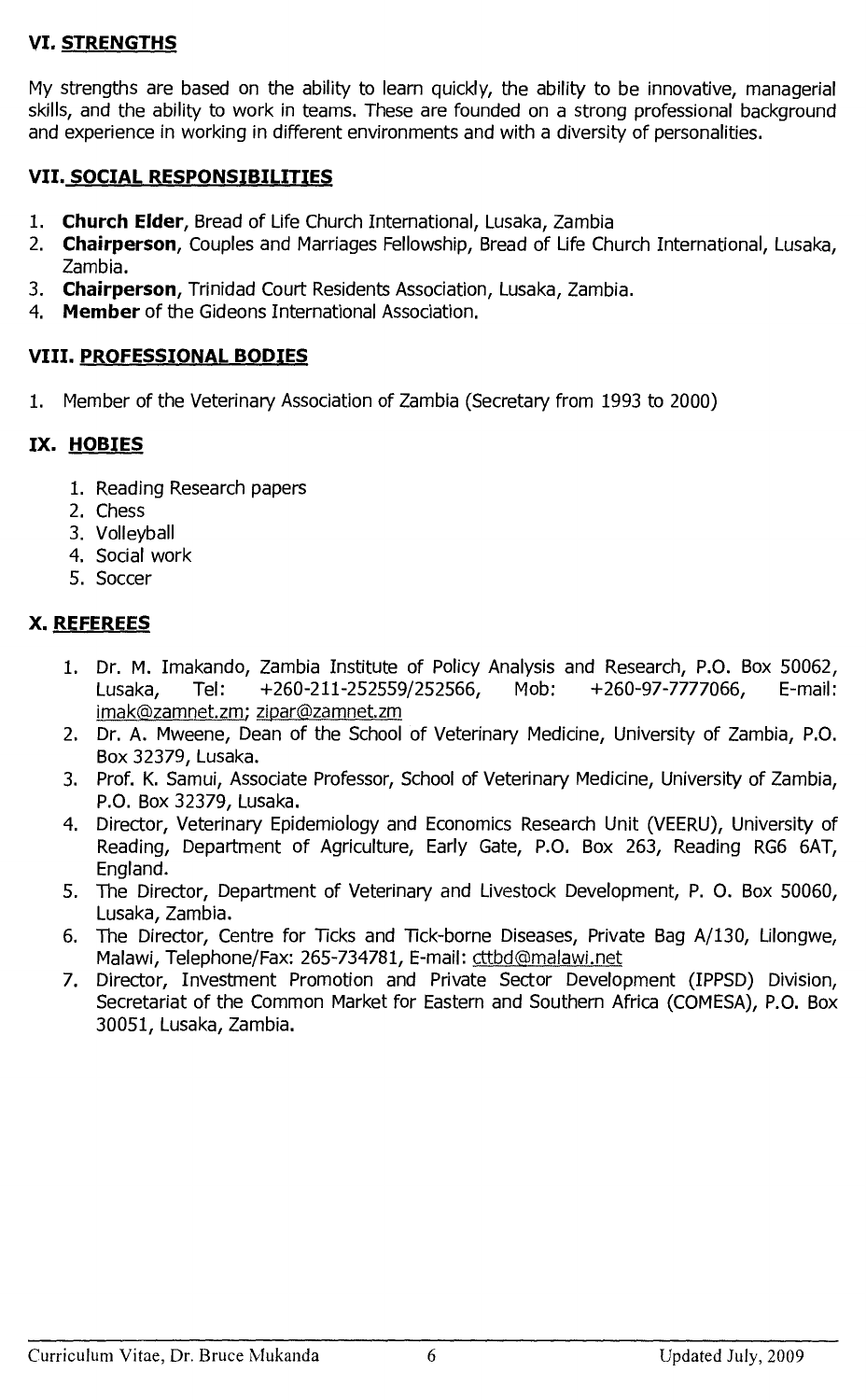# **TECHNICAL ADVISOR VACNADA**

# **12 DR. LEONARD MAPOSA**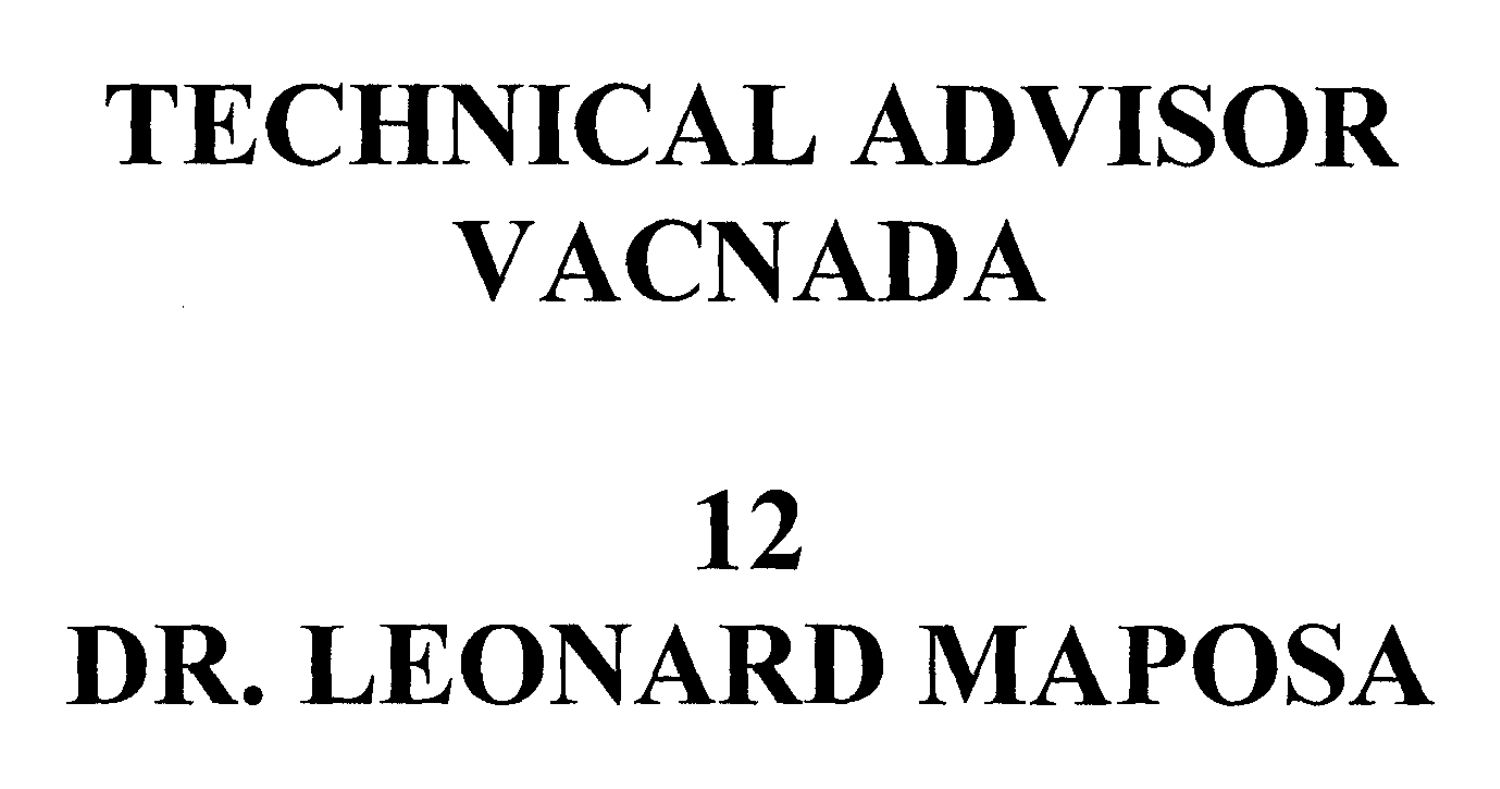#### **Motivation Letter- Leonard Maposa (Dr)**

Leonard Maposa is my name and **I** am a married man aged 41. I recently completed a Master Science degree in Veterinary Tropical Diseases. I am also a holder of Bachelor of Veterinary Science and Master of Business Administration degrees in addition to short course certificates in Participatory development approaches, livestock production, enterprise development, sustainable natural resources management, policy formulation and management. I have 16 years experience in designing, planning, implementing, monitoring and evaluation of integrated livestock and livestock health programs and projects. **I** have worked in various capacities in government and international NGO. I am a very good leader, facilitator and trainer and have developed a reasonable number of training and technical documents.

My dream and ambition has always been to work with small holder and marginalised farmers to improve their livelihoods through sound animal management, community participation, proper natural resource management and utilisation, and informed decision making. I gained a lot of experience in the control of various veterinary tropical diseases during my eight years as a State field veterinarian. This was further consolidated by another eight years of working for an International NGO which improved my ability to engage communities in designing and managing community based programmes. Through the support of my current organisation, Heifer international I have been able to initiate some community development projects such as community animal health programmes and use of Holistic management decision making framework for communities to make socially, economically and environmentally sound decisions for sustainable livelihoods. The community animal health programme has seen communities playing a leading role in the control of diseases using cost effective approaches such as primary animal health care and use of indigenous knowledge in light of the current economic challenges.

It is against this background that I find the position of Technical Advisor VACNADA with AU/IBAR very relevant to my passion of community development as well as my carrier ambitions of playing a significant role in the use of livestock as a tool among resource limited communities to improve and sustain better livelihoods. The position will enable me to utilise my professional expertise, skills and insight to properly engage communities and stakeholders in the development of preventive animal health strategies for the improvement of livestock as a resource for attaining sustainable livelihoods.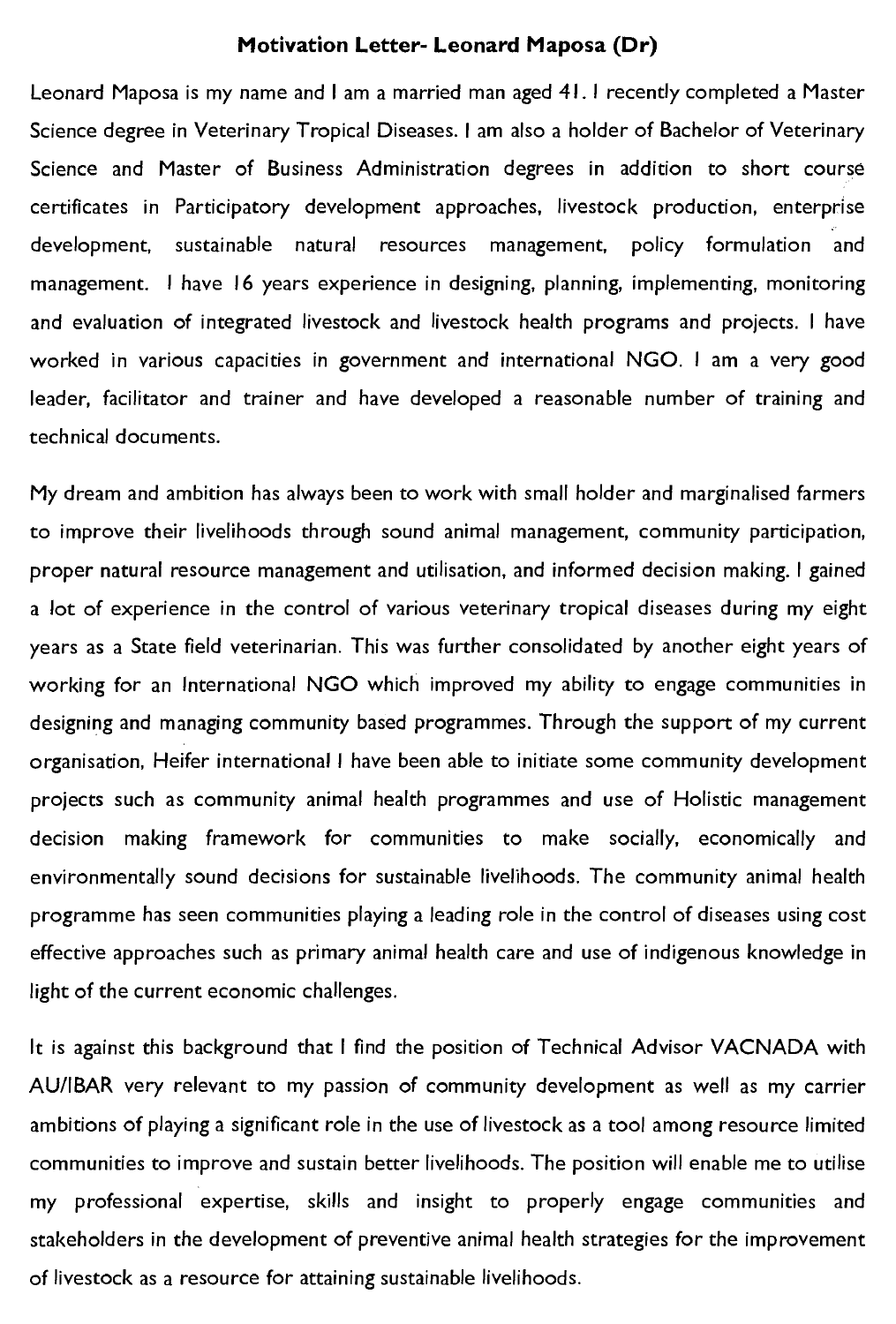My sixteen years of experience in working with communities in preventive animal health programmes as well as in designing, implementing and monitoring of projects will come in hand and ensure that I contribute meaningfully to the outcome of the implemented programmes. I will be able to design programmes which will suit diverse communities based on local circumstances. I have also acquired immerse knowledge on the control of the targeted livestock diseases as well as the use of community approaches in livestock disease control during my studies for a Master of Science (Veterinary Tropical Diseases) degree. This places me in a better position to provide guidance and assist to VACNADA implementing partners in participatory approaches for the development of project implementation plans and modalities for monitoring of implementation.

My experience in management and leadership, and knowledge acquired during my study for the Masters in Business Administration will help me in building a strong and motivated team while ensuring accountability which is an important component in the administration of donor funds. This means I will be able to provide appropriate technical guidance for the effective use of the project's human, financial and technical resources.

I therefore submit my CV for your review and hope to get a chance to be short listed for interviews.

Thank you

Yours sincerely

Leonard Maposa (Dr)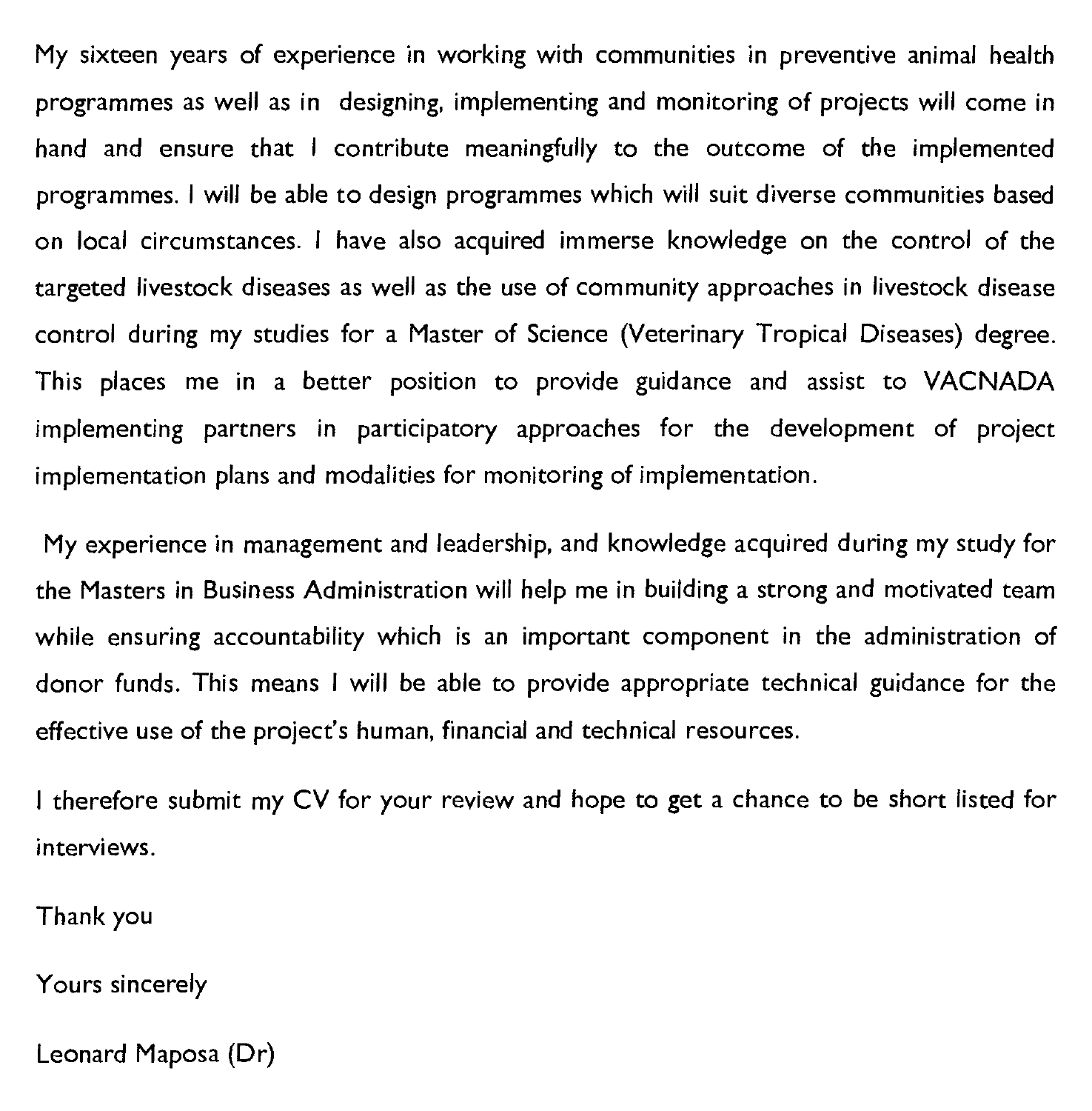#### **CURRICULUM VITAE**

For

Leonard Maposa P 0 Box 855, Gweru, Zimbabwe Tel; +263 54 226540 Mobile; +263 II 808 967/+263 912 287 362 E Mails; leomaposa@heiferzim.co.zw leomaposa@hotmail.com leomaposa©yahoo.co.uk

| DATE OF BIRTH:             | 05 APRIL 1968                    |
|----------------------------|----------------------------------|
| <b>PLACE OF BIRTH:</b>     | Mberengwa, Zimbabwe              |
| SEX:                       | Male                             |
| <b>MARITAL STATUS:</b>     | Married                          |
| <b>NATIONALITY:</b>        | Zimbabwean                       |
| <b>LANGUAGES:</b>          | English, Shona, and Ndebele/Zulu |
| <b>DRIVING LICENCE No:</b> | 76155 G                          |
| <b>PRESENT EMPLOYER:</b>   | Heifer International, Zimbabwe   |

#### **PERSONAL PROFILE**

I am a veterinarian and development worker with 16 years experience of working with rural communities in Government and Non-Governmental sectors. A team player with skills and experience in management, and I am privileged with a passion for community development. I have wide experience in the use of participatory methodologies for community consultation and, problem analysis and solving, project/programme planning monitoring and evaluation. I have the ability to interact with people of all levels.

My major areas of experience and competence are;

- I. Veterinary medicine
- 2. Animal husbandry
- 3. Control of transboundary animal diseases
- 4. Animal health services management
- 5. Design and management of community-based programs
- 6. Fundraising through proposal writing
- 7. Project planning, implementation and monitoring
- 8. Holistic Management
- 9. Capacity building of communities
- 10. Management and supervising staff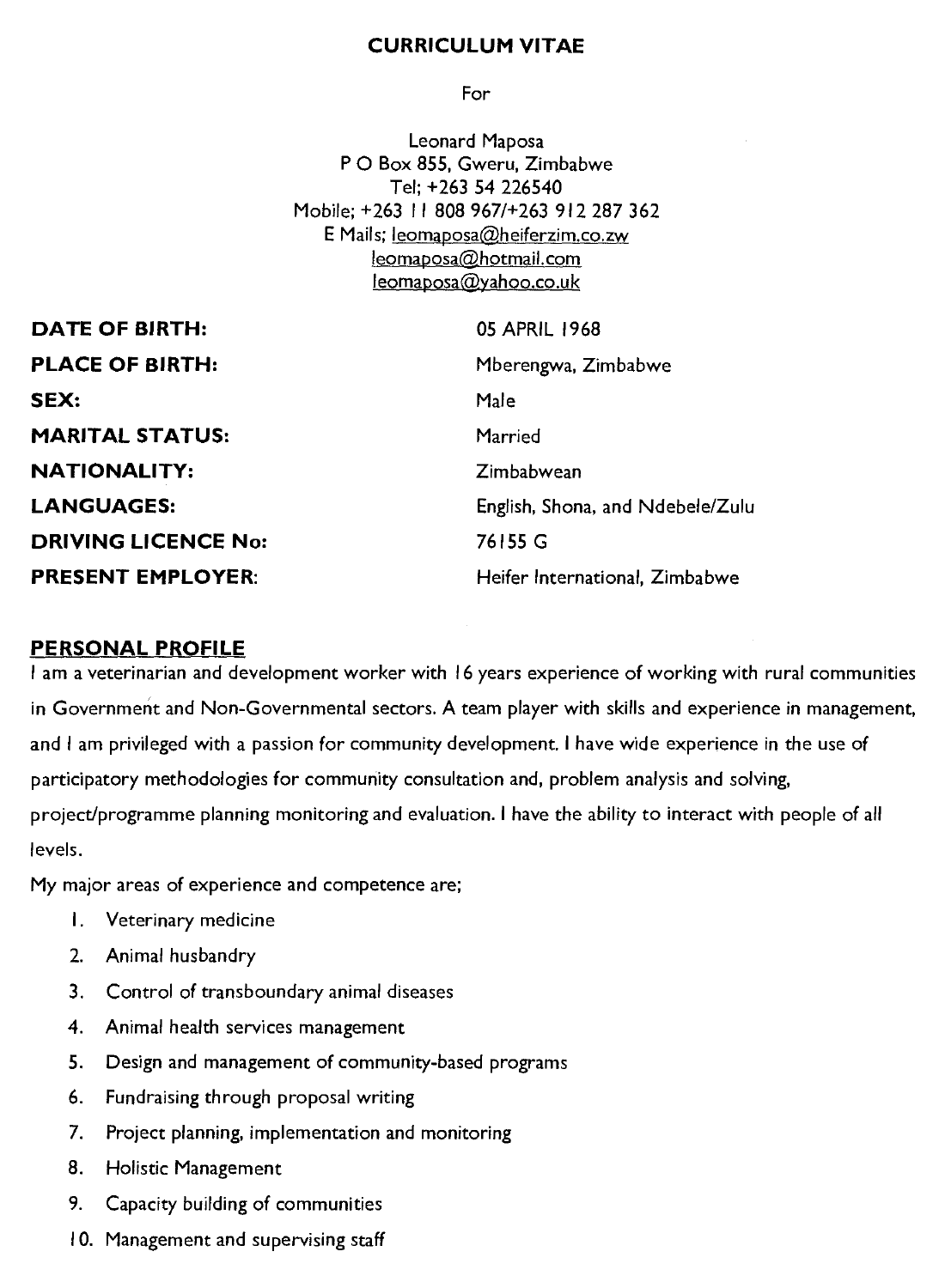#### **MAJOR CAREER ACHIEVEMENTS**

- I. Led a team that successfully controlled Foot and Mouth, and New Castle diseases in Beit Bridge District of Zimbabwe.
- 2. Established international accredited veterinary systems for Insiza District to meet European Union export requirements for livestock products
- 3. Designed and coordinated the establishment of a viable community animal health program for Heifer Zimbabwe
- 4. Provided leadership in the development of five fundable project proposals for Heifer Zimbabwe Country program
- 5. Provided leadership in writing and timely submission of progress reports and case studies for the Heifer Zimbabwe Country program
- 6. Played a critical role in the mobilization of the Gutu community in Zimbabwe and participated in PRAs, which led to the development of a sustainable livelihoods project proposal largely based on the holistic management framework.
- 7. Participated in the internal evaluation of Heifer South Africa country program.
- 8. Played a critical role in the establishment of a small ruminant network for Zimbabwe and I am the current Chairman of the network

#### **PROFESSIONAL QUALIFICATIONS**

| 2009: | Master of Science (Veterinary Tropical Diseases) |  |
|-------|--------------------------------------------------|--|
|       | [University of Pretoria]                         |  |
| 2005: | <b>Master of Business Administration</b>         |  |
|       | [Zimbabwe Open University]                       |  |
| 1992: | <b>Bachelor of Veterinary Science Degree</b>     |  |
|       | [University of Zimbabwe]                         |  |

#### **OTHER CIRTIFICATES HELD**

| 2009: | <b>Enterprise Development for Sustainable Livelihoods (MEDA)</b> |
|-------|------------------------------------------------------------------|
| 2008: | Certified Holistic Management Trainer Certificate (HMI)          |
| 2005: | Theory & Practice of Artificial Insemination in Cattle (UZ)      |
| 2004: | Feed formulation for Livestock (UZ)                              |
| 2001: | <b>Training of Trainers [NFTB]</b>                               |
| 1999: | Participatory Rural Appraisal Training of Trainers' Course       |
|       | [NRB/DANIDA]                                                     |
| 1997: | <b>Ostrich Management and Disease Course [OPAZ]</b>              |
| 1995: | <b>Provincial Policy and Management Course [ZIPAM]</b>           |
| 1994: | Middle Management Development Course [ZIPAM]                     |
|       |                                                                  |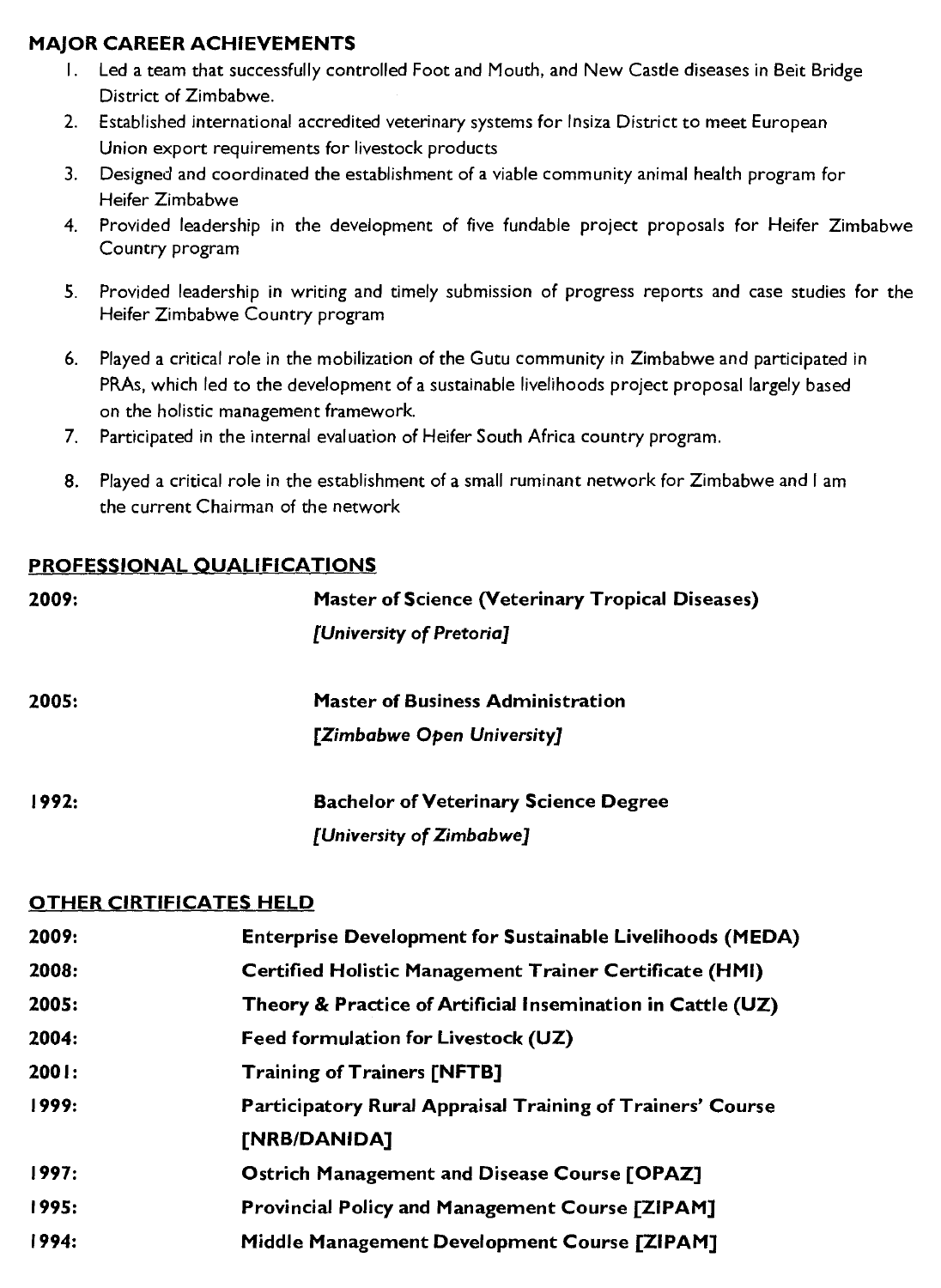#### **PROFESSIONAL DEVELOPMENT WORKSHOPS /ATTACHMENTS**

| 2005  | 6th Global Conference on the Conservation of Domestic Animal    |
|-------|-----------------------------------------------------------------|
|       | <b>Genetic Resources, Magalies Park, RSA</b>                    |
| 2004  | 8 <sup>th</sup> International Conference on Goats, Pretoria RSA |
| 2003  | Partner in Residence, Heifer Ranch, Perryville AR, USA          |
| 200 I | 4th Global Conference on the Conservation of Domestic Animal    |
|       | Genetic Resources, Mbabane, Swaziland.                          |

#### **EMPLOYMENT PROFILE**

| <b>PRESENT:</b>  | Jan 2008 to Date               |
|------------------|--------------------------------|
| <b>EMPLOYER:</b> | Heifer International, Zimbabwe |
| <b>POSITION:</b> | Deputy Country Director        |

#### **MAIN RESPONSIBILITIES**

•Coordinate all program activities for the Country program

- •Provide link between field and administration
- •Reviewing implementation plans for programs to ensure set objectives are met.

•Develops project proposals and also reviews proposals written by coordinators before final submission to Country Director.

- •Assists Director in seeking funding through meetings with certain donors.
- •Production and review of monthly, quarterly, biannual and annual progress reports
- •Production of annual report covering both programming and administration
- 'Supervision and development of staff
- •Coordinating meetings and other events relating to fieldwork.
- •Act as Country Director in his absence

#### **2000 to 2007**

| <b>EMPLOYER:</b> | Heifer International, Zimbabwe |
|------------------|--------------------------------|
|                  |                                |

#### **POSITION:**  Animal Health Coordinator

#### **MAIN RESPONSIBILITIES:**

- •Development of an Animal Health strategy and bi annual plans for Heifer Zimbabwe
- •Design community animal health programmes for the country program
- •Training of community animal health workers and conducting clinical veterinary work.
- •Sourcing of appropriate livestock, drugs and equipment
- •Monitoring and evaluating the animal health program of the organization
- •Development and updating of training manuals
- •Collaborate with Ministry of Agriculture, Research Stations and other partners in matters that relate to livestock production, health and the environment.
- •Supervision of Field Officers
- •Participate in national, regional and international forums on Animal Health and production.
- •Promoting the use and application of Indigenous Veterinary knowledge.
- •Assist in the management of the organization through participation in committees and task forces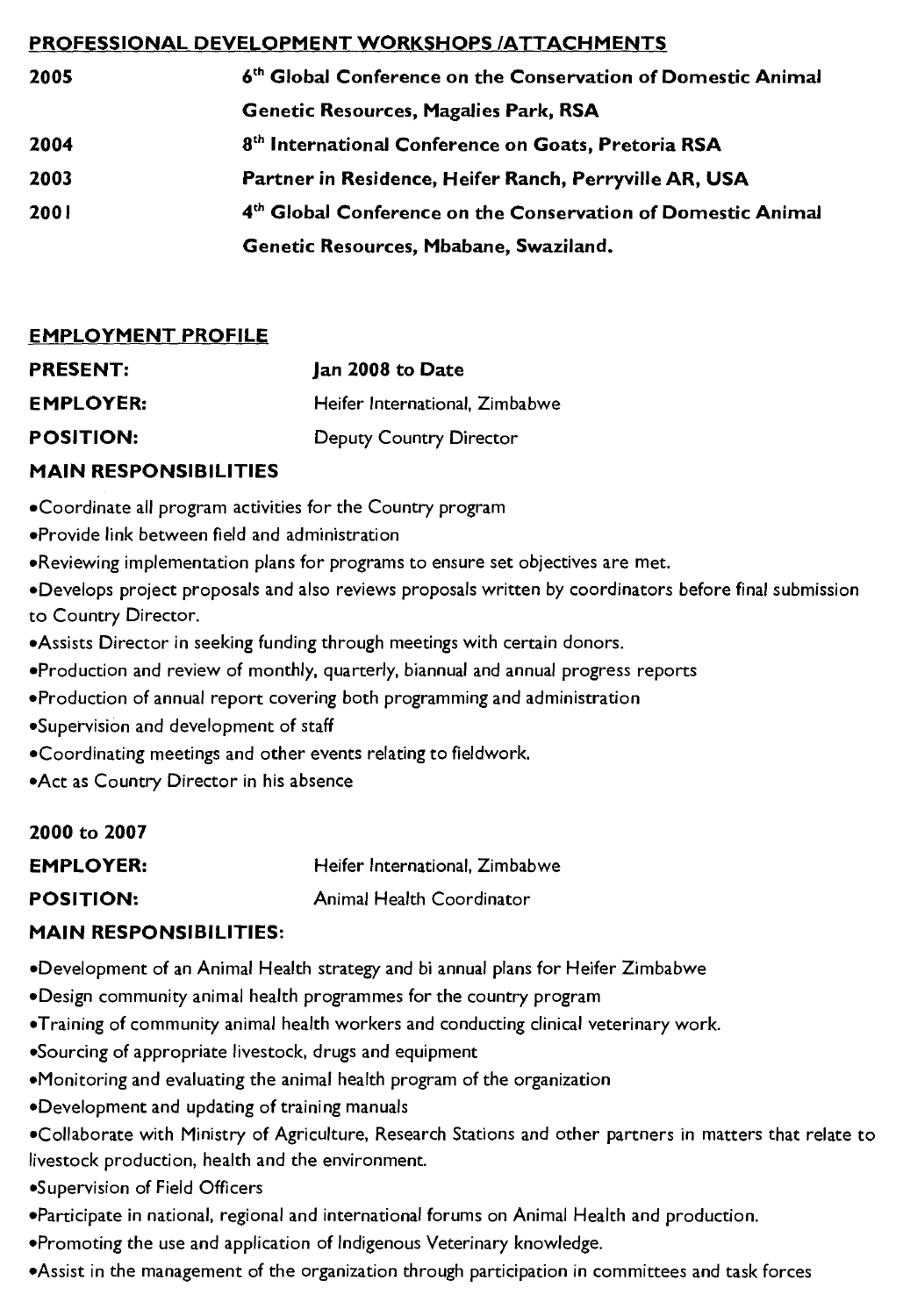| 1997-2000        |                                                            |
|------------------|------------------------------------------------------------|
| <b>EMPLOYER:</b> | Department of Veterinary Services, Ministry of Agriculture |
| <b>POSITION:</b> | Principal Veterinary Officer                               |
|                  | Matabeleland South Province                                |

#### **MAIN RESPONSIBILITIES:**

- •Deputize the Provincial Veterinary Officer
- •Participate in staff recruitment, placement and discipline
- •Coordinate prevention and control of specified animal diseases and pests.
- •Ensure efficient and regular dipping, for control of ticks and tick-borne diseases.
- •Coordinate the accreditation of dairy farms for Contagious abortion, Bovine Leukosis and Tuberculosis
- •Certification of Livestock, and Livestock products for export.
- •Provincial Veterinary Information and Publicity
- •Promote animal welfare and husbandry
- •Represent the Province at Stakeholder meetings
- •Supervise and Coordinate work programs for subordinate staff.
- •Participate in the production of a draft provincial annual budget.
- •Review monthly and annual reports from districts.

#### **1993-1996**

| <b>EMPLOYER:</b> | Department of Veterinary Services, Ministry of Agriculture. |
|------------------|-------------------------------------------------------------|
|                  |                                                             |

**POSITION:** District Veterinary Officer

#### **RESPONSIBILITIES:**

- •Coordinate implementation of veterinary policy and strategies at district level.
- •Implement ticks and tick borne disease control through dipping.
- •Investigate animal disease outbreaks and coordinate mass vaccinations.
- •Provide clinical diagnosis on animal diseases and carry out postmortem examinations.
- •Promote animal health and production through extension
- •Ensure enforcement of the Animal Health Act and regulations
- •Control Livestock movements
- •Coordinate staff recruitment and placement at district level.
- Supervise and coordinate work programs for technical and clerical staff.
- •Represent the Department at all Stakeholder meetings at District level.

#### **OTHER EXPERIENCES AND RESPONSIBILITIES**

| Nov 05-jun 2006:   | Interim Deputy Country Director, Heifer International - Zimbabwe.             |
|--------------------|-------------------------------------------------------------------------------|
| <b>2005- Date:</b> | Chairman; Small Ruminant Network of Zimbabwe                                  |
| 1999-2000:         | Part-time Tutor, Zimbabwe Open University- Animal Anatomy and Physiology      |
| 1997-2000:         | Part-time Lecturer, Esigodini Agricultural College-Animal Health, Anatomy and |
|                    | Physiology                                                                    |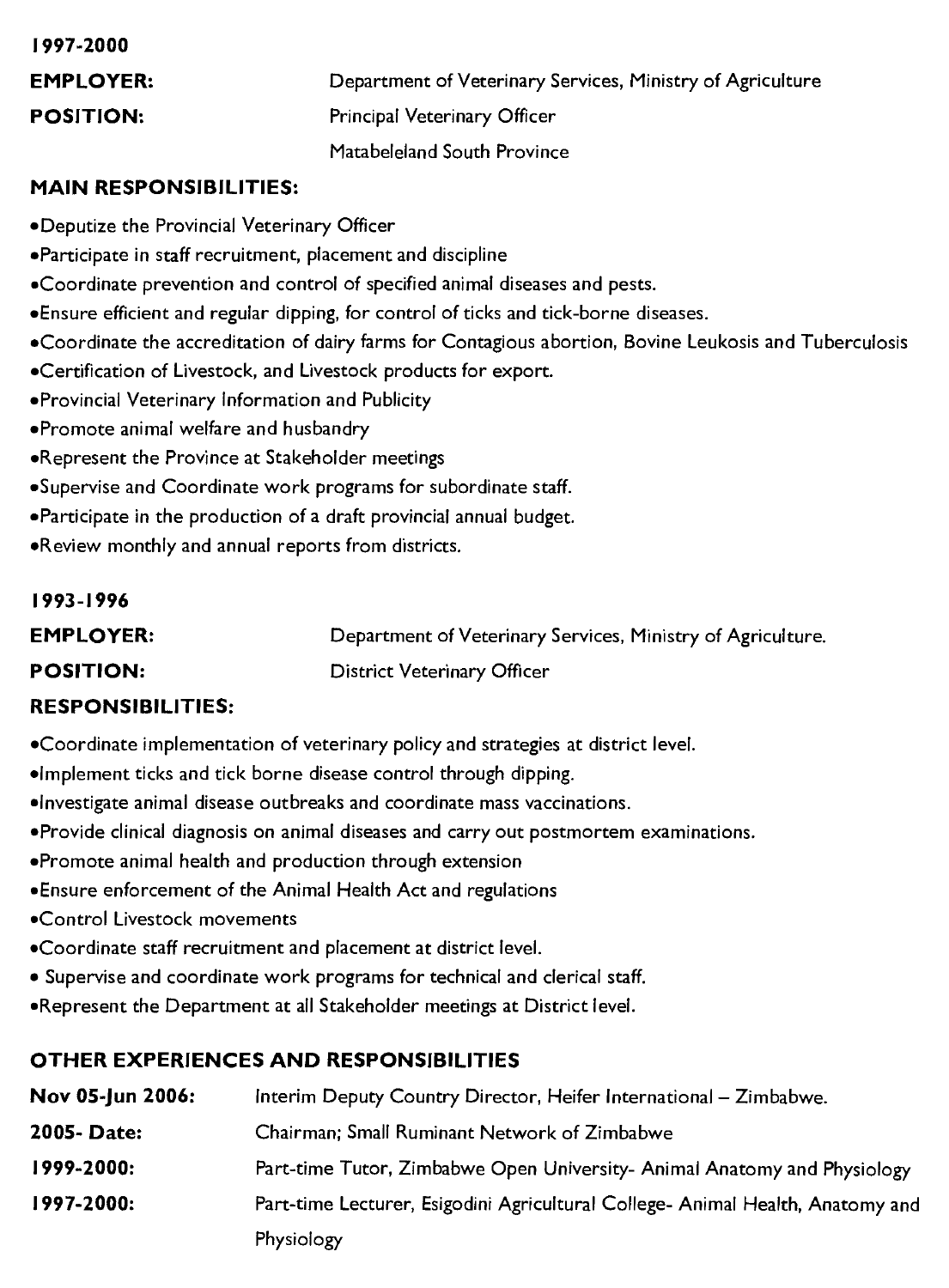#### **COMPUTER LITERACY**

Good Knowledge of:

MS: Word, Excel and Powerpoint, Internet

#### **REFEREES:**

Mr Bho Mudyahoto Regional Planning, Monitoring & Evaluation Director Heifer International - Southern Africa Regional Office I Wootton Ave. Bothas' Hill Box 1770, Hilcrest 3650, KZN, RSA **Tel: +270317771374 Mobile: +2707228084461+27836551072**  Email: bhomudya@yahoo.com

Mr Felix Tete Planning, Monitoring and Evaluation Coordinator Heifer International, Zimbabwe P 0 Box 855 Gweru, Zimbabwe **Tel: +263-54-225123/226540**  E-mail: felix@heiferzim.co.zw

Dr Wonderful Shumba Head of Laboratory (BSE and Rabies) Onderstepoort Veterinary Institute P.Bag X05 Ondersterpoort 0110, RSA **Tel: +27 12 5299420 Cell: +27 72 322 0195**  E-mail: ShumbaW(@\_arc.agric.za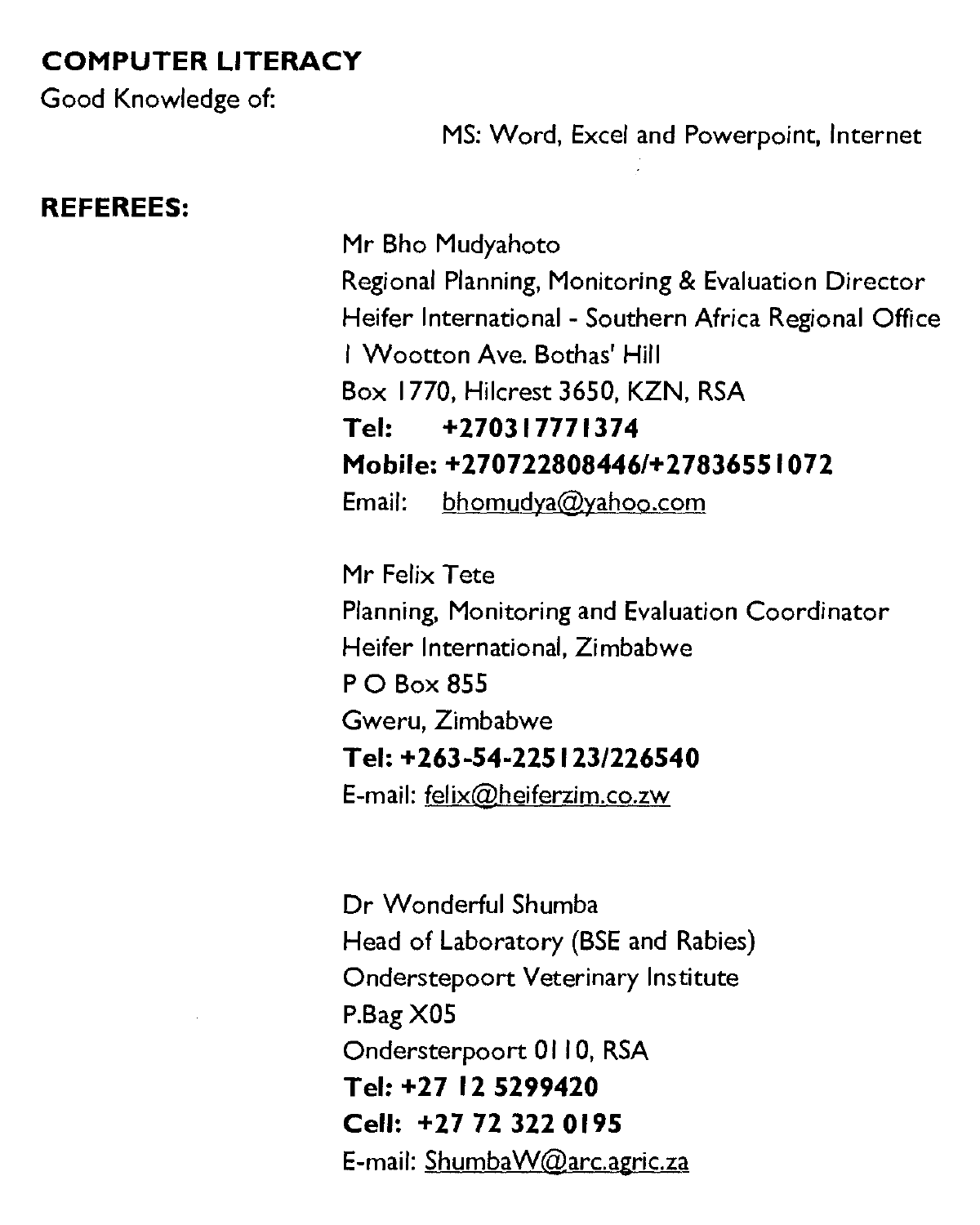# **TECHNICAL ADVISOR VACNADA**

# **DR. MAMADOU N. RACINE**

**11**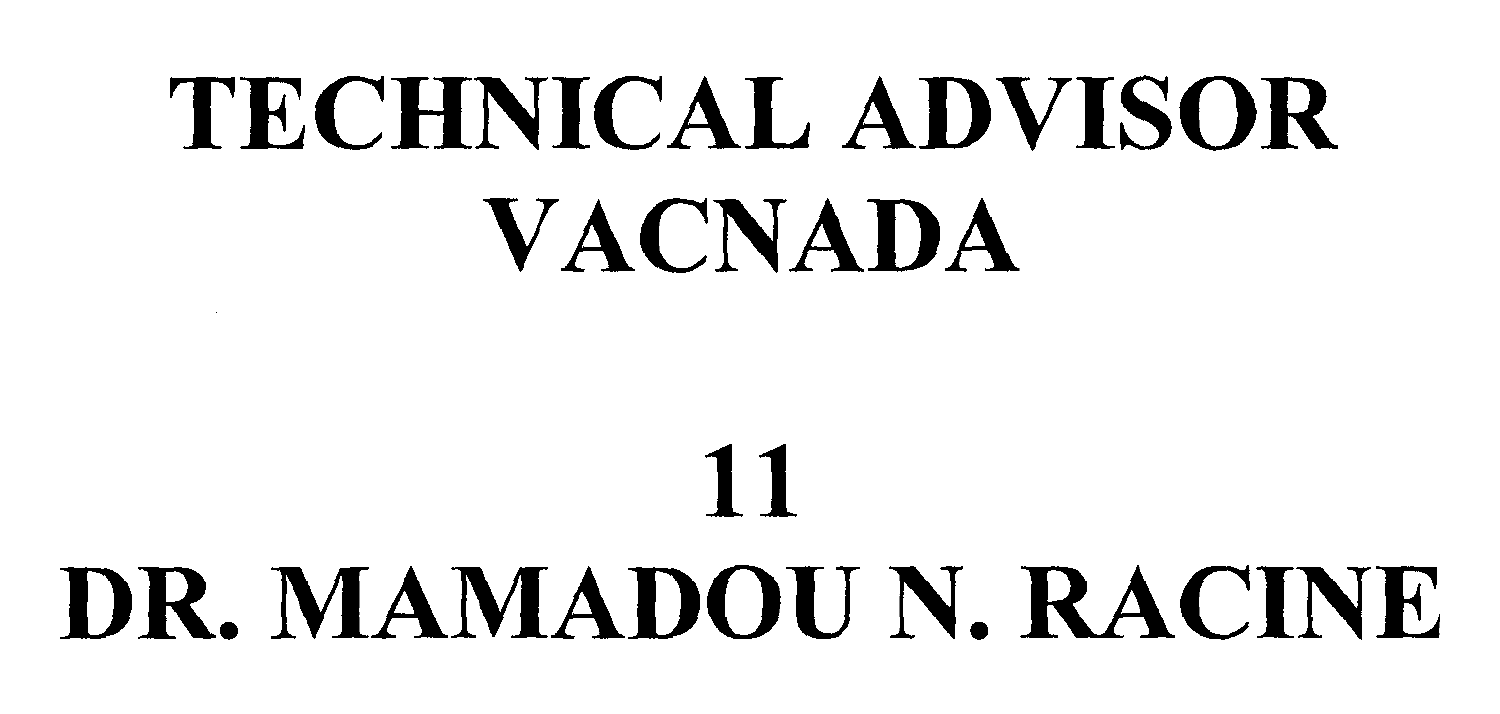# **POSITION ANNOUNCEMENT AU/lBAR**



# POST: **TECHNICAL ADVISER VACNADA**

# **Dr Mamadou Racine N'Diaye**

**National Coordinator**  PANAFRICAN PROGRAMME FOR THE CONTROL OF EPIZOOTICS (PACE-Mali) BP: E 1495 Sotuba- Bamako-Mali Tel: + (223) 76 22 22 25 / + (223) 20 24 05 61 E-mail: racine004@vahoo.fr pace.mali@crsabamako.org

July 15 2009

To whom it may concern,

Please see attached my application for the position of **TECHNICAL ADVISER VACNADA**  as announced on your institution website.

As you will see from my resume I have spent the past eight years working as National Coordinator of the PANAFRICAN PROGRAMME FOR THE CONTROL OF EPIZOOTICS (PACE-Mali). I have gained considerable experience in disease prevention and control.

During this time I have been responsible for implementing the National Epidemio-Surveillance network which carried out successfully the OIE Rinderpest eradication procedure in Mali.

I have strong administration skills and a proven ability to manage projects funded by the European Union and the African Development Bank and **I** feel that these qualities will make a positive impact on your Project.

I enclose my resume for your review and look forward to hearing from you in the near future. Should you have any questions or require clarification on any information prior to that please contact me at the above telephone numbers.

Thank you in advance.

Sincerely,

Dr Mamadou Racine N'DIAYE

#### Enclosure:

 $\mathsf{C} \mathsf{V}$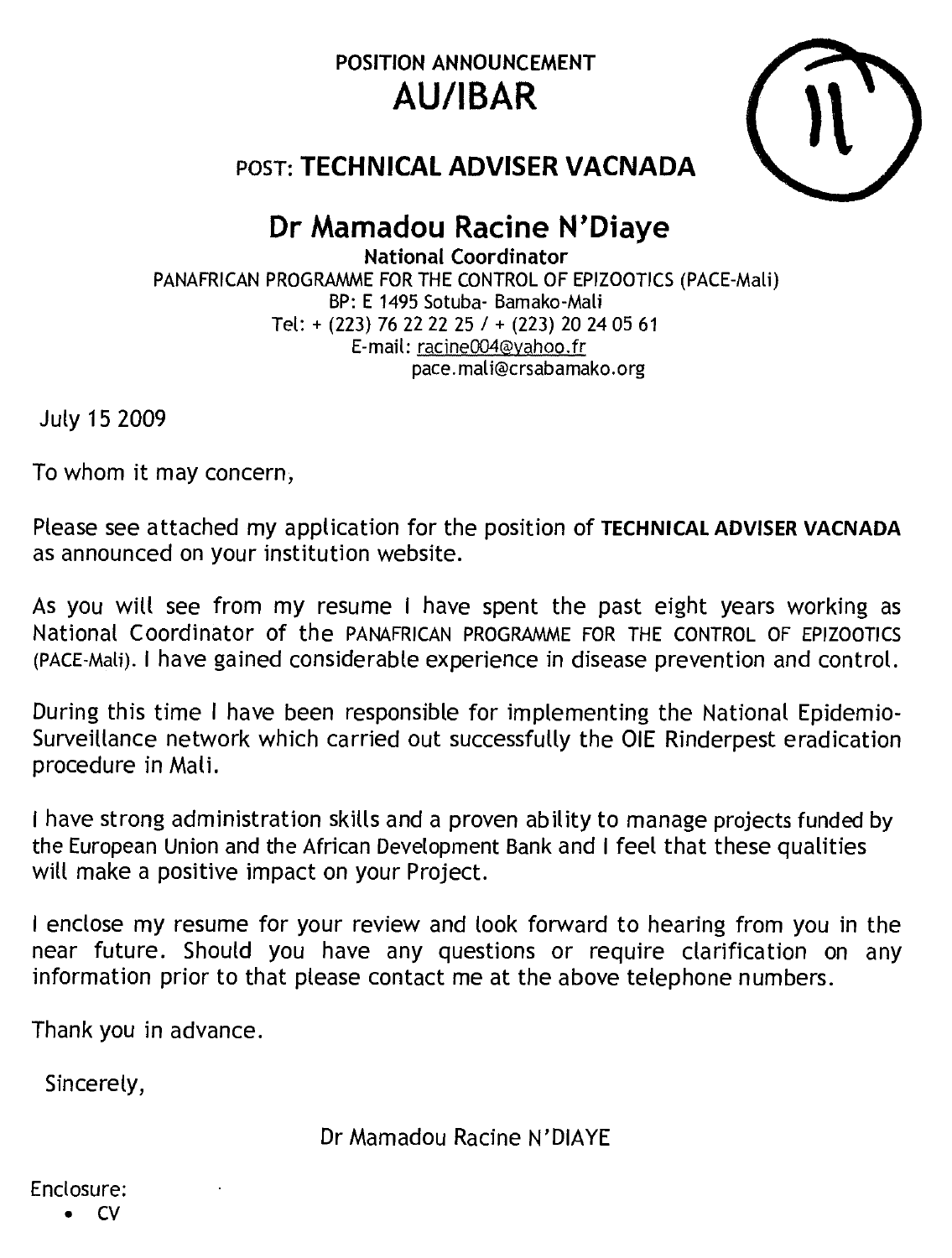# **POSITION ANNOUNCEMENT AU/IBAR**

## POST: **TECHNICAL ADVISER VACNADA**

# **Dr Mamadou Racine N'Diaye**

**National Coordinator**  PANAFRICAN PROGRAMME FOR THE CONTROL OF EPIZOOTICS (PACE-Mali) BP: E 1495 Sotuba- Bamako-Mali Tel: + (223) 76 22 22 25 / + (223) 20 24 05 61 E-mail: racine004@vahoo.fr pace.mali@crsabamako.org

July 15 2009

To whom it may concern,

Please see attached my application for the position of **TECHNICAL ADVISER VACNADA**  as announced on your institution website.

As you will see from my resume I have spent the past eight years working as National Coordinator of the PANAFRICAN PROGRAMME FOR THE CONTROL OF EPIZOOTICS (PACE-Mali). I have gained considerable experience in disease prevention and control.

During this time I have been responsible for implementing the National Epidemio-Surveillance network which carried out successfully the OIE Rinderpest eradication procedure in Mali.

I have strong administration skills and a proven ability to manage projects funded by the European Union and the African Development Bank and I feel that these qualities wilt make a positive impact on your Project.

I enclose my resume for your review and look forward to hearing from you in the near future. Should you have any questions or require clarification on any information prior to that please contact me at the above telephone numbers.

Thank you in advance.

Sincerely,

Dr Mamadou Racine N'DIAYE

Enclosure:

• CV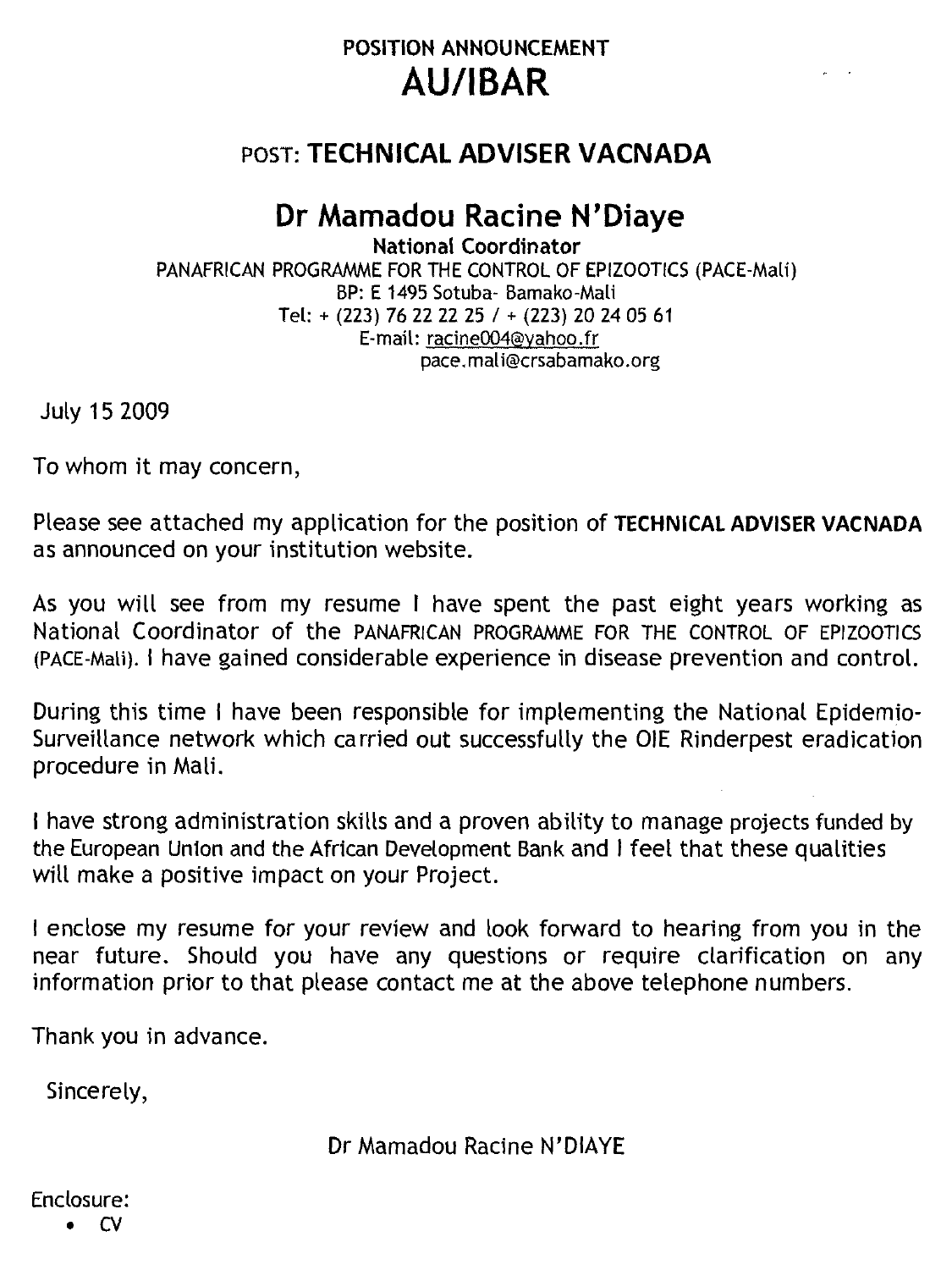A U/IBAR

# POST: *TECHNICAL ADVISER VACNADA*

- **PERSONAL DATA**
- *1.1 Name:*

*Dr Mamadou Racine AV'MAYE* 

*1.2 Corresponding address:* 

*Home: Rue 618 Porte 478 Baco-dlicoroni AO-Bamako Tel :+(223) 20 28 03 47 et Cellulaire : + (223) 76 22 22 25.* E-mail: racine004@yahoo.fr

*Work place: PA ATAFRICA N PROGRAMME FOR THE CONTOLE OF EPIZOOTIC'S (PACE-Mali) BP*: *E1495 Tel: +(223) 20 24 05 61 Sotuba Bamako-Mali. E-mail:* pace.mali@crsabamako.org

*1.3 Permanent.Address :* 

*Rue 618 Porte 478 Baco-djicoroni ACI-Bamako Tel :+(223) 20 28 03 47 et Celhdaire : + (223) 76 22 22 25.* E-mail: racine004@yahoo.fr

*1.4 E-mail address:* 

*racine004@yahoo.fr 1.5 Gender: Mule 1.6 Nationality : Malian 1.7 Date of Birth: (22/01/1959)* 

- 2. EDUCATIONAL QUALIFICATIONS
- 1996: PhD. in Veterinary Medicine with minor in biostatistics at the University of Minnesota Twin Cities-USA;
- 1993: Master of Science in Animal Science with minor in Animal Nutrition at the University of Minnesota Twin Cities-USA;
- 1982 : Applied Sciences Engineer *at l'Institut Palytechnique Rural* de Katibougou-Mali;
- 1978: High School Diploma Option: Biological Sciences at Lycee de Markala- Mali.

#### CERTIFICATES OF CONTINUING EDUCATION:

- 2005: Certificate of The Specific Seminar on the EDF procedures issued by MDF training & Consultancy Brussels;
- 2000: Certificate of professional development in Management, monitoring and evaluation Institute of Public Service International (IPSI) of the University of Connecticut at Storrs-USA;
- 1993: Certificate of Continuing education of physicians and veterinarian of North America issued by SERONO SYMPOSIA in Tampa Florida, USA;
- 1992: Certificate of artificial insemination of cattle issued by 21st Century genetics in St Paul, USA;
- 1991: Certificate of English as a Second Language issued by The State University of New York at New Paltz, USA
- 1990 Certificate of training course and research in physiology and therapeutics at the National Veterinary School of Alfort, France

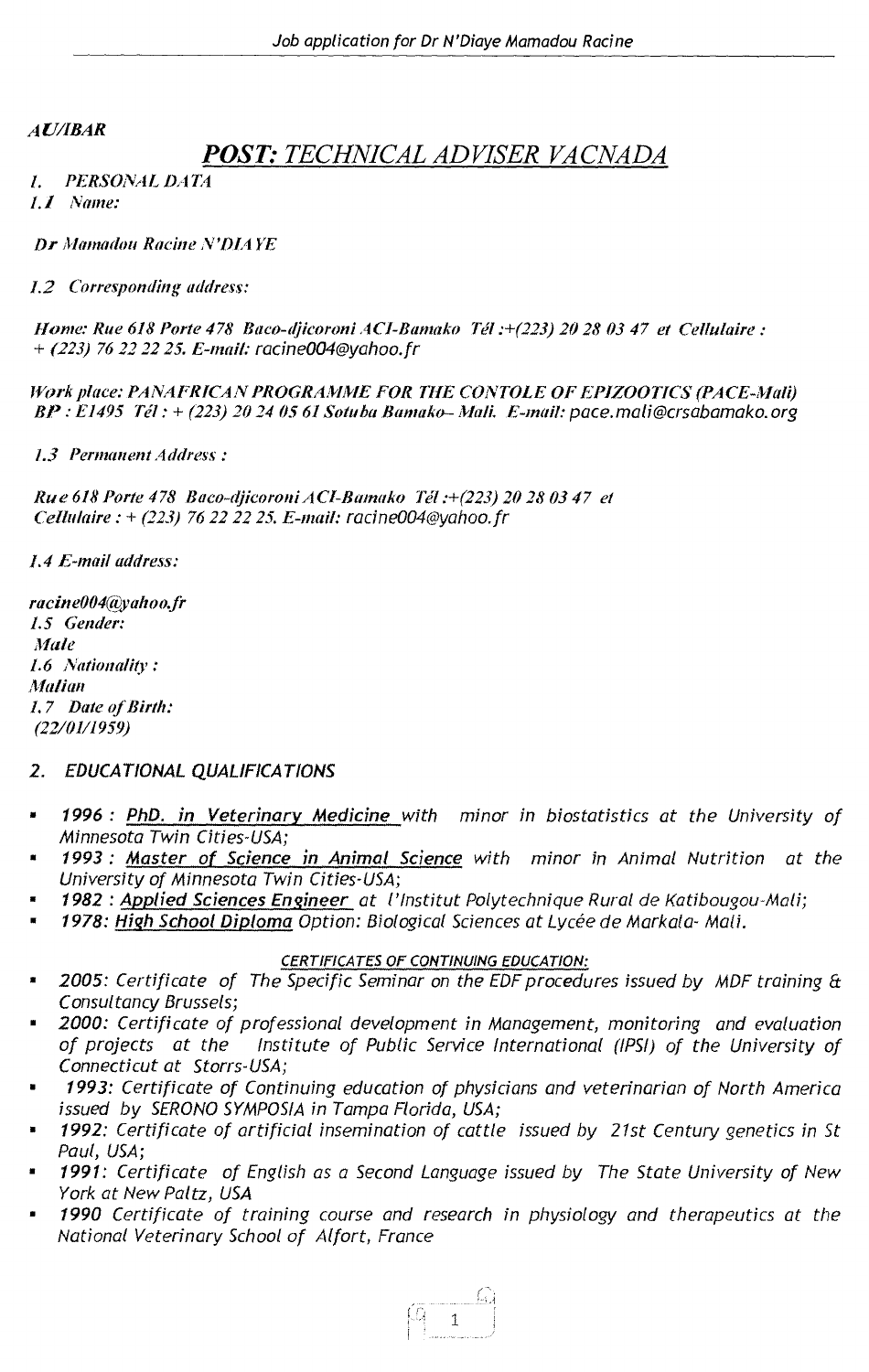#### 3. SUMMARY OF PROFESSIONAL SKILLS/EXPERTISE

- Formulation and implementation of strategies for the control and eradication of epizootic diseases; preparation of emergency plans for priority diseases in Mali such as rinderpest, avian influenza, FMD, PPCB ..., formulation and implementation of epidemiological surveillance network.
- Conception and implementation of database management tools (Veterinary Services Information System "SISVET-Mali") and utilization of PACE Integrated database "PID"; Animal Resources Information System of AU-(BAR "ARIS", World Animal health Database of the OIE (WAHID /WAHIS));
- Management of European Development Funds (EDF) funded projects;
- Organization of training courses for field veterinarians from both public and privet sector, farmers and breeders;
- Conception and publication "from 2001 till 2009" of the quarterly newsletter on disease surveillance (EP1VET-Info) for sharing sanitary information with stakeholders and partners of the epidemiological surveillance network (EPIVET-Mali);
- Conception and dissemination of communication material in epidemiological surveillance, intended to field veterinarians;
- Computer skill: Microsoft project; Microsoft office (word, Excel, PowerPoint, Photoshop, Outlook, access, Publisher); Statistics (Statistical Analysis System, Statistix, SPSS, BMDP, Macanova, Minitab); Graphics (Harvard graphics, Slide Write); Data bases ( Pace Integrated Databases, ARIS, SISVET-Mali, WAHID-WAHIS); Biochemistry (Ligand); Nutrition (Accufeed);
- Participation to the PACE annual coordination meetings and various workshops;
- Participation to AU-/BAR consultative meetings (2006, 2007, 2008) with the national Directors of veterinary services of the African Union; and to the last 9 General Sessions of the International Committee of the OlE in PARIS.

#### 4. SUMMARY OF RELEVANT WORK EXPERIENCE

- 2000-2009: National coordinator of PACE-Mali;
- 2001-2009: Director of publication and editorial writer of the quarterly newsletter of the veterinary services (EPIVET-info);
- 1998-2000: Representative of the national direction of veterinary services at the technical cell of support for the privatization of the veterinary profession in Mali;
- 1997-1998: Assistant professor of biostatistics at the 1PR university of Mali;
- 1985-1990: Teaching assistant in diagnostic techniques and therapeutics and head of the vet

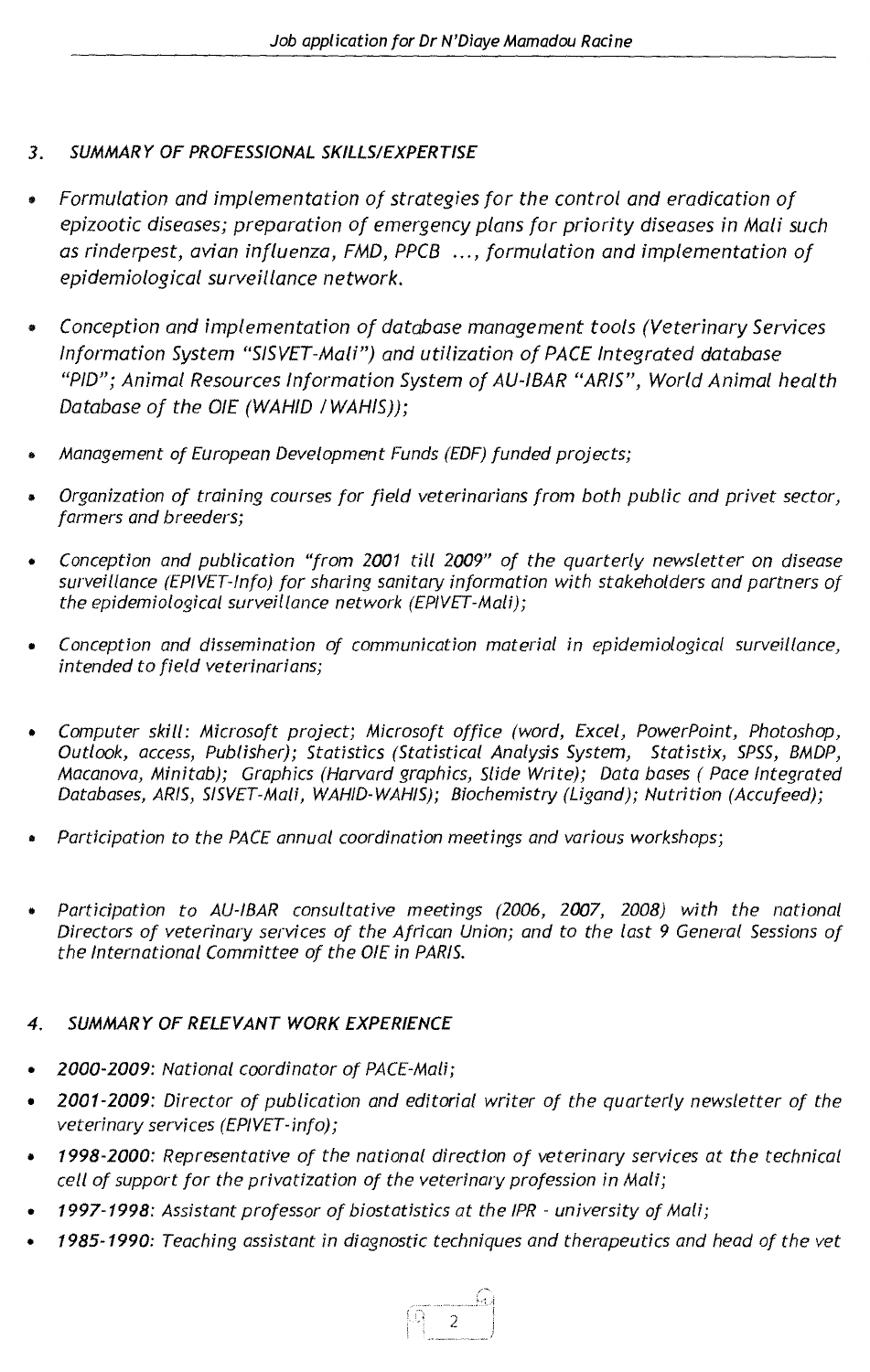teaching animal hospital of Bamako.

#### 5. LIST **OF PUBLICATIONS**

- **M.R. N'DIAYE, D.J. Swanlund, J.L. Pryor and B.G. Crabo.** 1993 Diverse effects of exogenous FSH and GH in the development of the porcine testis. Abstract Proceeding XII North American testes workshop Tampa, Florida; April 1993; 63:11-14
- **T.H., M.R. N'DIAYE and B.G. Crabo, 1994** Comparison of extenders for liquid boar semen artificial insemination. Journal of Animal Science 12,Supp-journal of Dairy Science 11, Supp - 280
- **Fanua S.P., M.R. N'DIAYE, K.J. Loseth and B.G. Crabo, 1995** lmmuno-histochemical localization of insulin-like growth factor I in boar testes during prepuberty. Biol. Reprod. 52 (Suppl. 1): 91 (Abstr.138)
- **D.J, Swanlund, M.R. N'DIAYE, K.J. Loseth, J.L. Pryor and B.G. Crabo. 1995** Diverse testicular responses to exogenous growth hormone and follicle-stimulating hormone prepubertal boars. Biology of Reproduction. 53: 749-757.
- **M.R. N'DIAYE, S.S. Sun, S.P. Fanua, M.J. Waters and B.G.** Crabo. **1996.** GH receptors in the porcine testis Proc.  $13^{th}$  in Congr. Anim. Reprod. Al, Sydney, Australia, July 1-4
- **M.R. N'DIAYE, S.S. Sun, S.P. Fanua, M.J. Waters and B.G. Crabo. 1999.** Cellular localization of Growth hormone Receptors (GHR) in the porcine testes during prepuberty. Journal of Reproduction and Fertility

#### **6. AU LANGUAGES (ARABIC, ENGLISH, FRENCH, PORTUGUESE)**

Good knowledge of French and English

#### **7. OTHER RELEVANT & SUPPORTING INFORMATION**

- Young Investigator Award issued by Serono symposia Tampa, Florida, USA **1993;**
- Award of Distinction issued by The New York State Teachers of English to speakers of other Languages, NEW-YORK; **May 1991;**
- **Award of Distinction** issued by The New York State Teachers of English to speakers of other Languages, NEW-YORK; **December 1990;**
- **Thomas Jefferson Fellowship** issued par USAID/AFGRAD Bamako **1989.**

| <b>CONGRESS:</b>                            | PLACE                  | <b>YEARS</b>                                                  |
|---------------------------------------------|------------------------|---------------------------------------------------------------|
| <b>OIE</b> General Sessions                 | Paris, France          | 2009,2008,<br>2007, 2006,<br>2005,2004,<br>2003,2002,<br>2001 |
| nternational Congress on embryo<br>Transfer | Nice, France           | 1997                                                          |
| Annual Congress of the Society for          | Minneapolis, Minnesota | 1996                                                          |

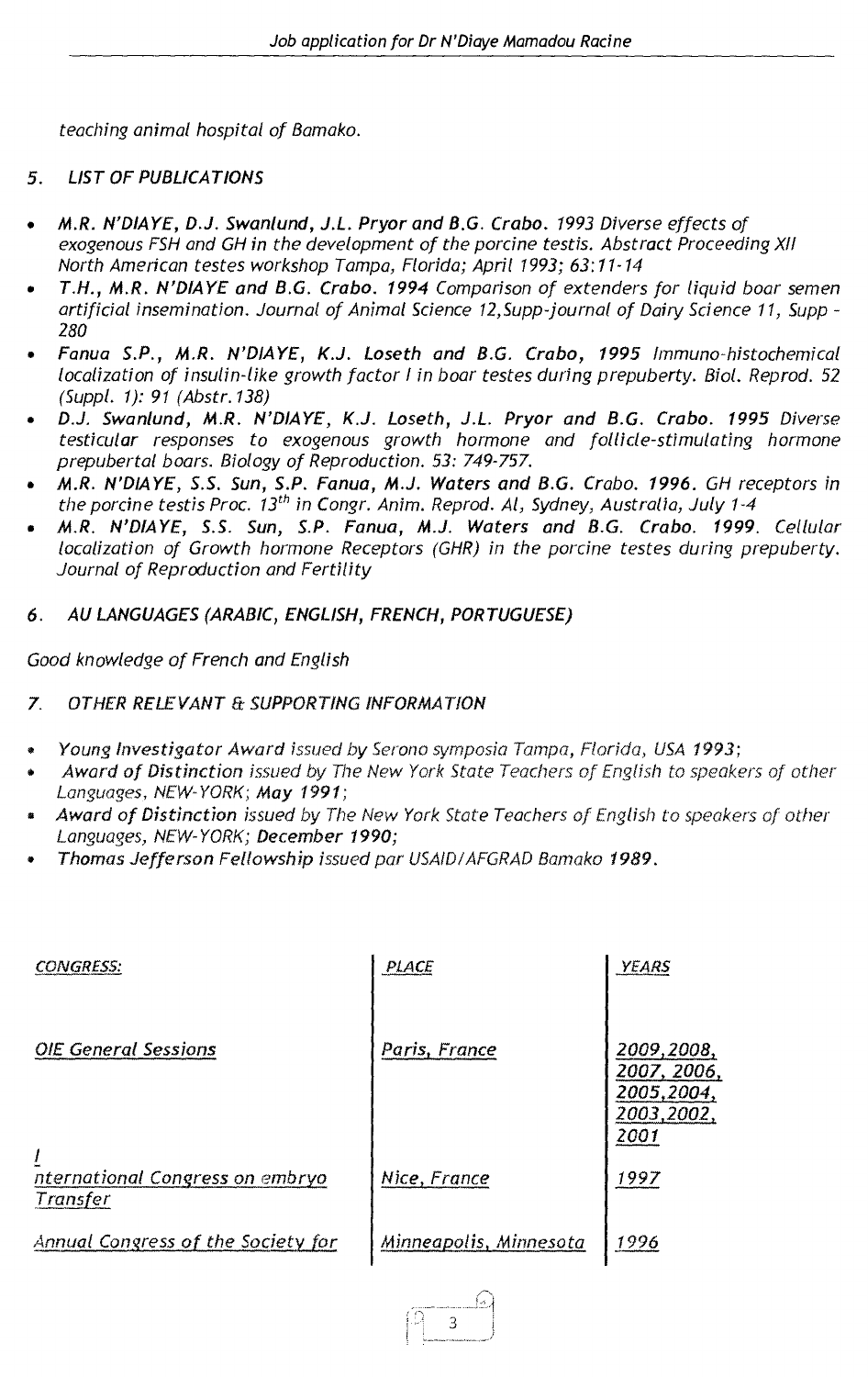Andrology

Annual Congress of Theriogenology

Annual Congress of The Society for the Study of Reproduction

Joint annual Congress of American Dairy Science Association and American Society of Animal Science

Annual Congress of American Breeders Services (ABS) XlI° North American Testis Workshop

USA

| <u>Kansas City, Missouri</u><br>USA | 1996 |
|-------------------------------------|------|
| <u> Davis , California USA</u>      | 1995 |
| Minneapolis, Minnesota<br>∙USA      | 1994 |
| Milwaukee, Wisconsin<br>USA         | 1994 |
| Tampa, Florida USA                  | 1993 |

I

#### B. HOBBIES

Sport and cinema

#### 9. REFEREES (MAXIMUM 3)

Bouna Alboury DIOP FAO Viale delle Terme di Caracalla-00153- ROME, ITALY Tel: + 390 657 055 838 E-mail: Bouna.Diop@fao.org

Soumana DIALLO Département du Développement Rural, des Ressources Naturelles et de l'Environnement (DDRE) UNION ECONOMIQUE ET MONETAIRE QUEST-AFRICAINE - UEMOA 380 rue Agostino Neto 01 BP 543 OUAGADOUGOU (Burkina-Faso) Tel: + 226 76 70 58 24 E-mail: sdiallo@uemoa.int ----------------------------------

#### René BESSIN

Livestock Specialist - ALive Secretariat Agriculture and Rural Development Africa Region - The World Bank Mail: MSN *J6-168*  Tel: +1 202 458 9602 E-mail: rbessin@worldbank.org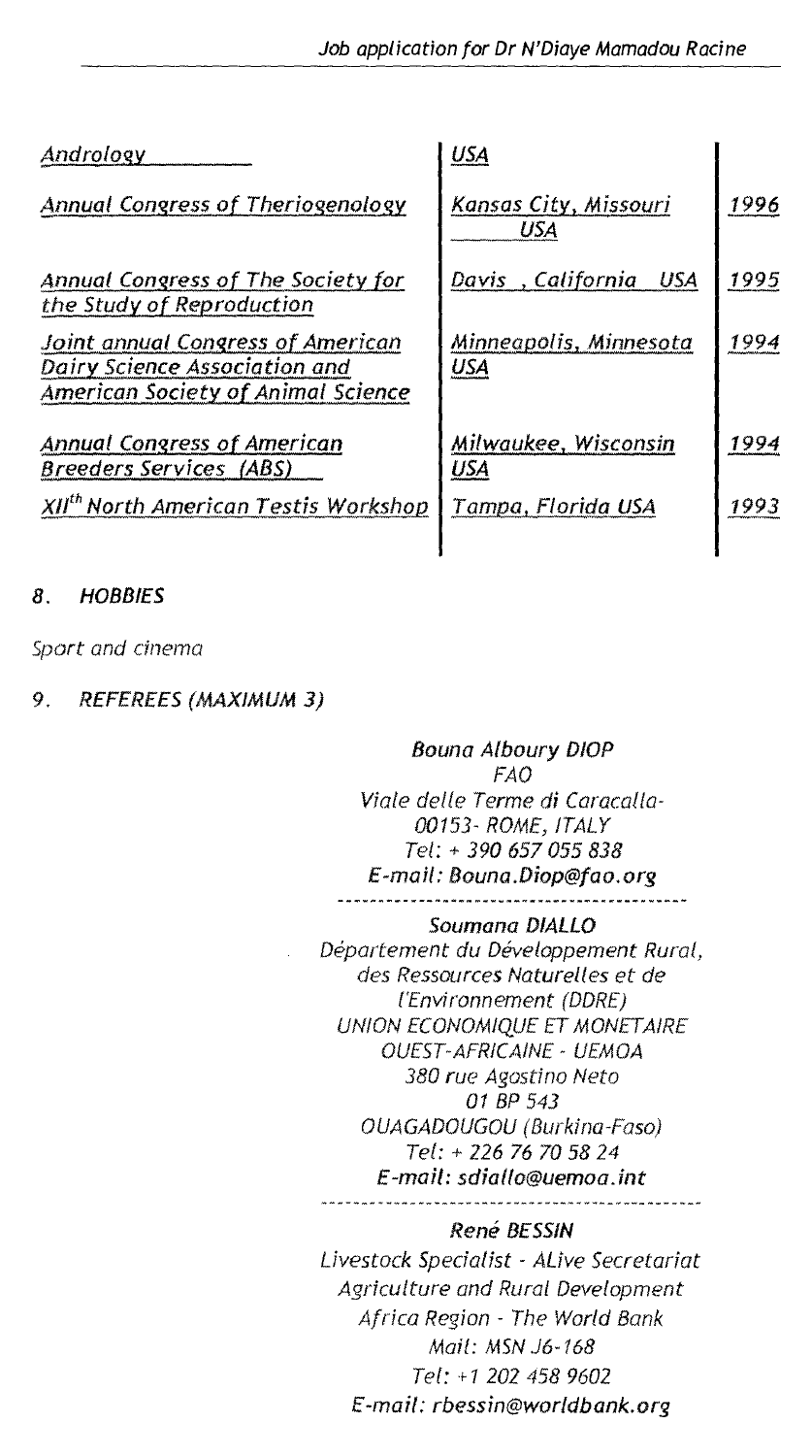# **TECHNICAL ADVISOR VACNADA**

# **22 DR. AMADOU DIAITE**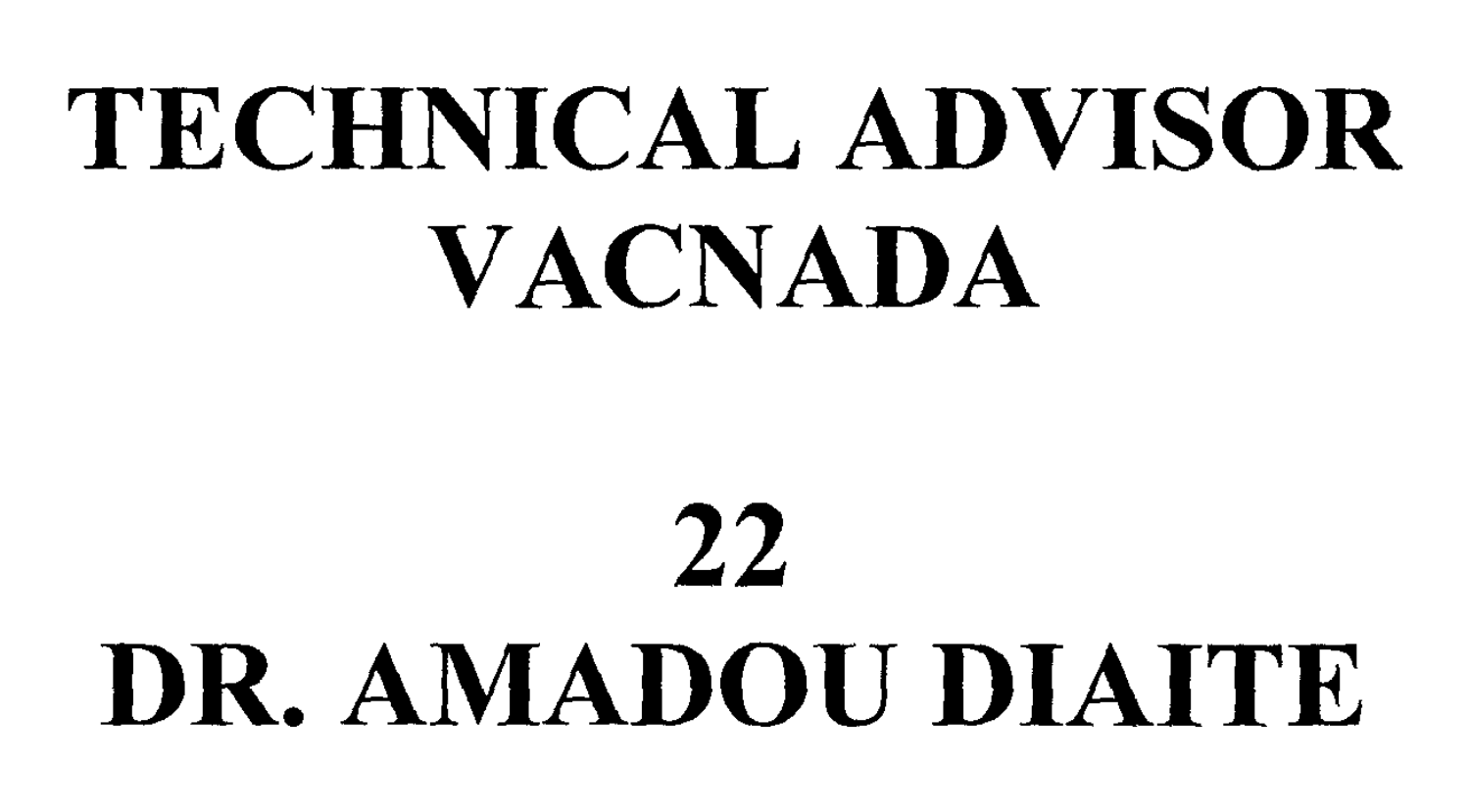*AU-IBAR Nairobi Kenya* 

# **MOTIVATION LETTER**

# **Subject Technical Adviser VACNADA**

#### **Docteur Amadou Diaite**

Chargé de recherche Institut Sénégalais de Recherches Agricoles (ISRA) Laboratoire National de l'Elevage et de Recherches Vétérinaires BP 2057 Tel: 221 338322798/ 221 775322362 E-mail amadoudiaite@hotmail.com

## **TO**

## **DIRECTOR, Interafrican Bureau for Animal Resources African Union Nairobi Kenya.**

Dear Sir

I am a veterinary Doctor with 28 years of working experience in various areas as indicated in my CV.

I have come across the announcement seeking a relevant candidate for the post in subject and am, through the current letter, stating my interest for the post and thus the job. Indeed for reasons listed below, I believe whenever lucky winner, I may be quickly operational for the job.

1-The "Laboratoire National de l'Elevage et de Recherches Veterinaires" (LNERV) is a research centre of "Institut Sénégalais de Recherches Agricoles" (ISRA). This laboratory is known for its experience in the field of animal's vaccines production. A number of vaccines are currently been produced in our laboratory including most of those listed in the announcement (CBPP, PPR, Newcastle Disease). The RFV vaccine could even been produced if P3 facilities were available as it is a zoonotic virus.

2-I am not directly involved in vaccine production but my master degree topic was about vaccine development (antigen delivery, quality of the immune response produced). In addition I have, during the period I worked at the ministry of livestock as technical advisor, supervised the immunisation campaigns organised at the national level in Senegal.

3-I am a military veterinarian and this could be an added advantage for the visits in countries with civilian conflicts.

# **Doctor Amadou Diaite**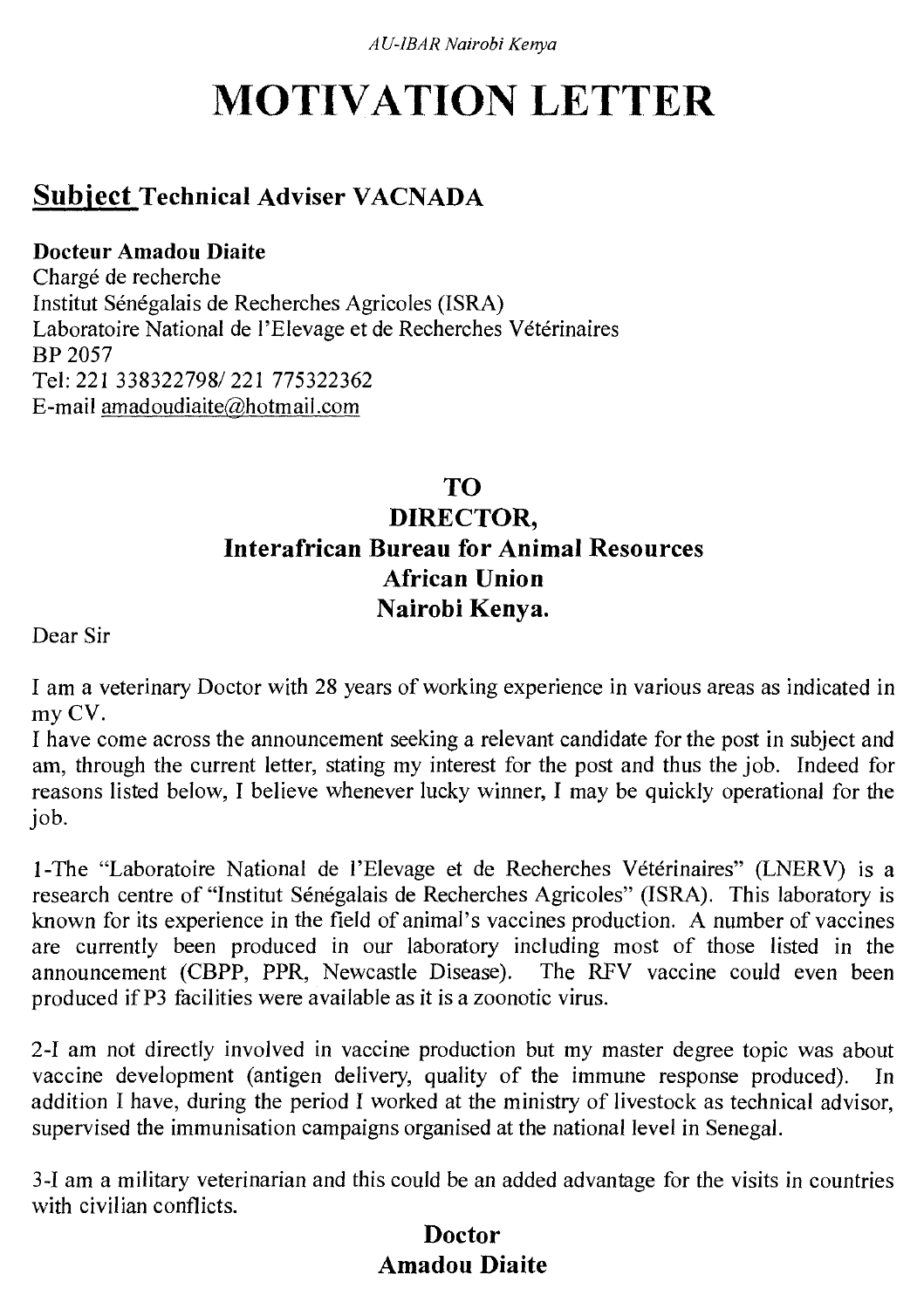*AU-IBAR Nairobi Kenya* 

# **REFERENCES**

## Dr ABDOULAYE NIASSE ablayeniassllyahoo.fr

Ancien responsable de l'unité de production de vaccins Conseiller technique du Directeur Général **ISRA Direction Général** Routes des hydrocarbures Bel Air Dakar Sénégal Tel 221 776445693 221 338591719 Prof. LASSANA KONATE konatela@yahoo.fr

Lassana Konate Maitre assistant UCAD Département des Sciences de la vie et de la terre Tel : 221 338357330 Cell : 221 77 5539281

#### Doctor ABOUBACRY THIAM athiam@basics.orq

Dr Aboubacry THIAM, MPH-MMC BASICS Africa Regional Advisor, athiam@basics.org<br>abouthiam@orange.sn Cell : + 221 77 644 42 12 Office: +221 33 865 12 75 fax : +221 33 865 12 84 Skype: maimounathiam Website: www.basics.orq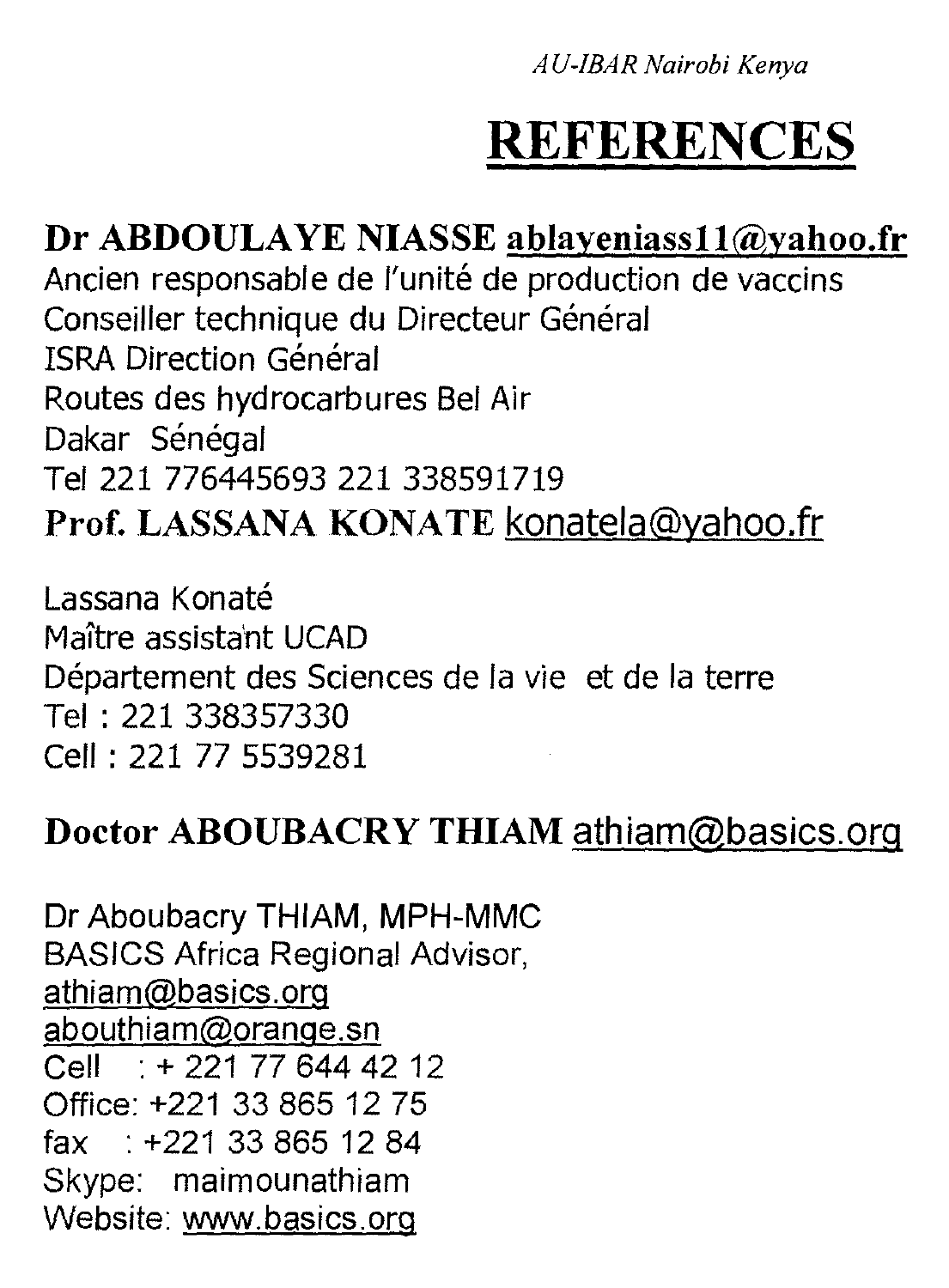# **Curriculum vitae.**

# C.V.

## Civilian status

Name: Amadou Surname: DIAITE Date of Birth: 31 December 1954 Place of Birth: Kaoné Citizenship: Senegalese Marital status: Married, father of five children Written and spoken languages French and English Spoken languages: Mandinka, Fulani and Woloff

## Academics

**1996:** Master in Immunology; University of Brunel (West London) Department of Biology and Biochemistry

**1980:** Graduation as veterinarian (DVM) Veterinary School, Cheikh Anta Diop University Dakar Senegal.

## Training

**1990-1995:** Research fellow at ILRAD (International Laboratory for Research on animal diseases) Nairobi Kenya

**1986** One month English Language training course at Lake School of English Oxford followed by a six months training course on trypanosomes strains characterisation at the tsetse research of Langford, University of Bristol UK.

**1983** Training course on the biology and control method against tse-tse flies in Bobo Dioulasso (Burkina Faso). FAO specialist for tse-tse flies.

## Experiences

**2009** Designated by ISRA, focal point for the highly pathogen avian influenza disease. Responsible as such of the research program on this disease and automatically member of the steering committee of the national comity for avian influenza control (CONAGA) and the technical comity for the follow up of the support program for the control of the highly pathogen avian influenza (PAPLUGA) funded by European Union (EU). This technical comity has amongst his mandates the responsibility of conceptualizing influenza outbreaks scenario in order to assess, trough intervention simulations, the preparedness of the services involved (local authorities, civil protection, military police, ministries of health, environment, livestock etc).

**2007:** Appointed r coordinator of the African platform of a European project on emerging diseases involving 24 countries and 49 research institutions throughout the world. The African platform consist in five research institutes amongst which four (ISRA, IRD, CIRAD and IPD) are in Senegal and one (IAV) is in Morocco. Work consists in organizing the scientific work addressing, within five workpackages, various issues of emerging diseases (Rift Valley Fever and West Nile Disease for the platform) in conjunction with global climate changes.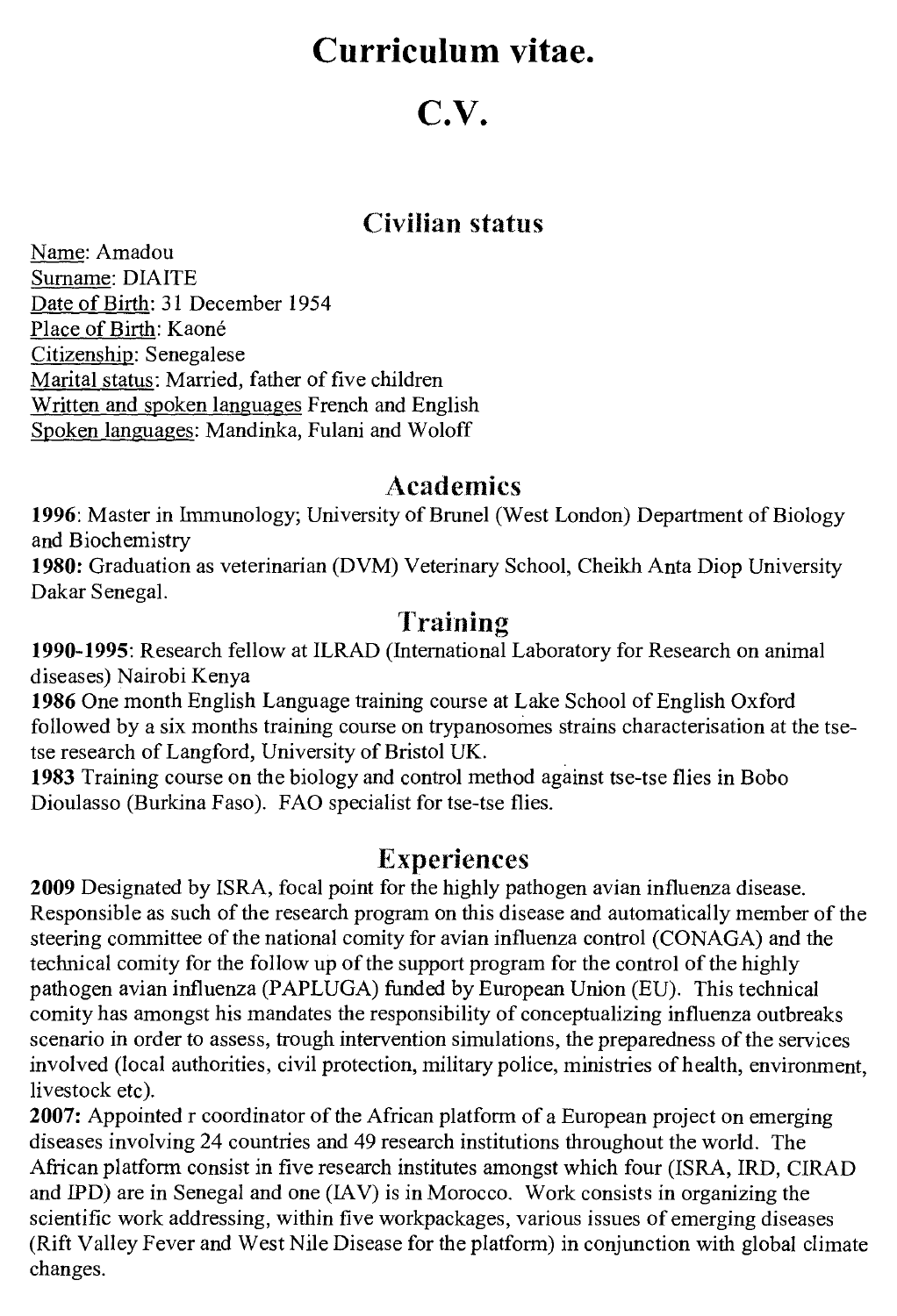**2005** Designated by Senegal to join the United Nations Mission in DRC as advisor on health issues to the General Commander in Charge (GOC) at the Eastern Division Headquarters in Kisangani. Occupied the position, during the twelve months duration of the appointment, was Division Deputy Medical Officer.

**2003** Appointed coordinator of the animal health program. This position gave additional coordination responsibilities extended to other laboratories for instance virology and bacteriology.

**2002** Appointed by GEF as consultant on the feasibility studies of sub regional project on endemic cattle conservation in West Africa. On the one hand, leader of the sub group for the studies on the ecosystems in which these animals evolve and on the other hand, leader of the field mission group assigned the mandate to discuss, using participatory methods, with the target populations prior to selection of the future sites of the project.

**2001:** Appointment as chief of the parasitology laboratory. As such coordination work was extended to all the three section of the laboratory.

**1998:** Appointed as technical advisor number one in the cabinet of the minister in charge of livestock. By this position, lots of insights about national livestock policy were acquired. More interestingly, working in a commission with the mandate of identifying or evaluating small quick impact projects, submitted for funding by target populations (women and jobless youth) aiming at the alleviation of poverty by improvement of their incomes.

**1997** Member, in the group of Senegal, of a sub regional project (PROCORDEL) using participatory methods to identify and transform into research questions the problems encountered by farmers.

**1990:** Member of a Task force sent by FAO to Tripoli (Libya) with the mandate to evaluate the screw worm invasion of the country and make recommendations on first urgent measures to be taken.

**1984:** Appointed as head of the entomology protozoology section of the parasitology laboratory.

**1983** Year during which the Senegalese Institute for Agricultural Research (ISRA) was joined as research fellow at the Laboratoire National de l'Elevage et de Recherches Veterinaires (LNERV).

**1980:** Chief of the veterinary service of the military police of Senegal. Veterinary officer in charge of the health of animals in the mounted squad and in the kennel.

# **Publications**

DIAITE, A. (1989). Glossines et trypanosomoses animales in: Elevage et potentialites pastorales sahéliennes synthèses cartographiques- Sénégal C.T.A-I.E.M.V.T-I.S.R.A. Dakar/Paris Déc.1989

DIAITE, A. (1991). La trypanosomiase animale au Sénégal: la lutte antivectorielle. Insect Sci. Appli., 12 (5-6) 713-715.

DIAITE, A., VASSILIADES, G., et al. (1992). Essais de traitement de la trypanosomiase animale africaine par l'Agridine<sup>m</sup> Revue Senegalaise de Recherches Agricoles et Halieutiques, 1992, 4(1) 85.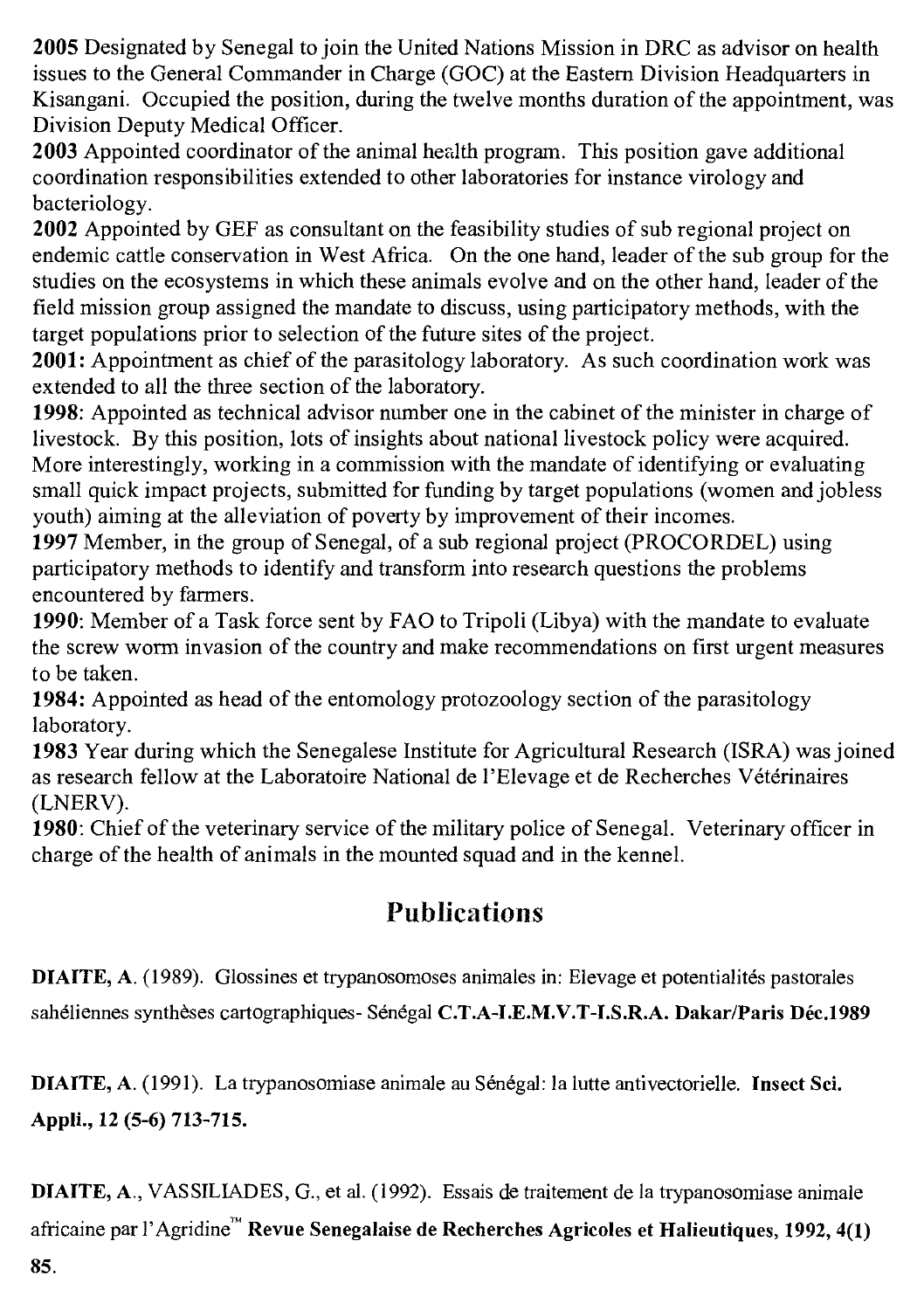**DIAITE, A.** GUEYE, A ; THIONGANE, Y ; LO, M ; DIEYE, T. ND ; VASSILIADES G. (1998). Observation dans les Niayes du Senegal d'une souche de *Trypanosoma (Duttonella) vivax*  transmissible d'un bovin a des souris par la seringue **Revue d'Elev. Med. vet. Pays trop., 1998, 51 (2) : 127-129.** 

Chevalier V, Mondet B, Diaïté A, Lancelot R, Fall AG, Poncon N. - Exposure to mosquito bites in sheep flocks during the rainy season 2002 in Barkedji (Senegal): possible consequences on the transmission risk of Rift Valley Fever. — **Med and Vet Entomology, 2004, 18: 247-255.** 

Chevalier V, Lancelot R, **Diate A,** Mondet B. et al. 2006: Serological assessment of West Nile Fever virus activity in the pastoral system of Ferlo (Senegal). **Ann NY Acad. sci. 2006: 216-225.** 

Chevalier V, Lancelot R, **Diaite A,** Mondet B. et al. 2007: Use of sentinel chickens to study the transmission dynamics of West Nile Fever virus in a sahelian ecosystem. **Epidemiology and infection 2007:1-4.** 

FALL, A., DIACK, A., **DIAITE, A.,** SEYE, M.et DIETEREN, G.D.M., (1999). Tse tse Challenge, trypanosome and helminth prevalence and productivity of village Ndama cattle in Senegal **Veterinary Parasitology 1999, 81** 

Mondet **B, Diaite A.** Ndione JA, Fall AG, Chevalier V, Lancelot R, Poncon N. - Rainfall patterns and population dynamics of *Aedes (Aedimorphus) vexans arabiensis* Patton, 1905 (Diptera, Culicidae), a potential vector of Rift Valley Fever virus in Senegal. , **J Vector Ecology, 2005 No 35** 

Mondet B, **Diaite A,** A.G. Fall et Veronique C. (2005) Relations entre la pluviometrie et le risque de transmission virale par les moustiques : Cas du virus de la Rift Valley Fever (RVF) dans le Ferlo (Sénégal). **Environnement Risque et Santé Vol 4 N<sup>o</sup>2 mars-avril 2005.** 

SECK, M.T.; FALL, A.; **DIAITE, A;** DIOKOU, A. et DIENG, M (2002) Effet de l'infection trypanosomienne sur les performances au travail des taurins Ndama trypanotolerants en zone subhumide du Senegal **Revue Elev. Med. Vet. Pays trop., 2002, 55 (2) :109-115.** 

TOURE, S.M., SEYE, M., GUEYE, E. et **DIAITE, A** (1981). Etudes comparatives sur les bovins Ndama de haute Casamance pour évaluer leur trypanotolérance en fonction de la couleur de leur robe. **Rev. Elev. Med. vet. Pays Trop., 34, (3) 281-287.** 

# Supervision of trainees or students